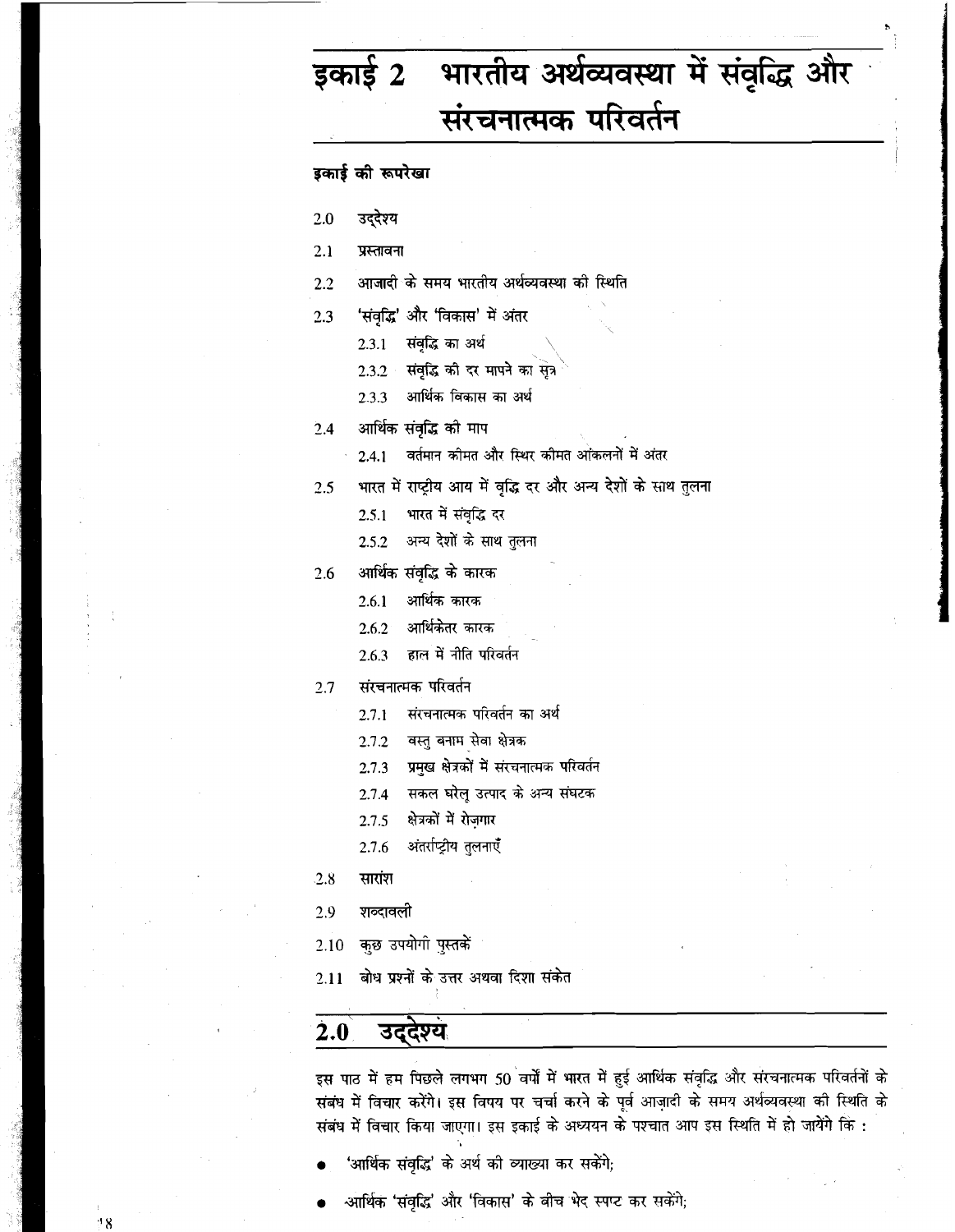- राष्ट्रीय और प्रति व्यक्ति आय की वृद्धि दरों का विश्लेषण कर सकेंगे;
- आर्थिक संवृद्धि से संबद्ध कारकों का वर्णन कर सकेंगे; तथा
- भारतीय अर्थव्यवस्था में हुए संरचनात्मक परिवर्तनों का परीक्षण कर सकेंगे।

#### $2.1$ प्रस्तावना

भारत में अंग्रेजों के शासन के अंतर्गत भारतीय कृषि क्षेत्रक बहुत पिछड़ा हुआ था तथा उद्योग-क्षेत्रक अविकसित था। आजादी के बाद 1950-51 में प्रति व्यक्ति आय बहुत कम थी। जन्म दर और मृत्यु दर दोनों काफी ज्यादा थे। मेडिकल सुविधाओं की कमी और गरीबी के कारण पोषाहार भोजन का स्तर भी निम्न था।

उस समय भारतीय अर्थव्यवस्था एक गरीब एवं कृषि पर आधारित अर्थव्यवस्था थी। औद्योगिक विकास का स्तर बहुत नीचा था। जो भी थोड़ा बहुत औद्योगिक विकास हुआ वो एक तरफा था। औद्योगिक प्रतिदर्श निम्न पँजी-प्रखरता (Intensity) वाला था। किसी देश के आर्थिक विकास के लिए मजबत आधारिक संरचना (Infrastucture) जैसे कि बैंकिंग, बीमा, यातायात, इत्यादि की जरूरत होती है। आजादी के समय यह सब सुविधाओं की भारत में कमी थी और इन सब सुविधाओं का विकास बढ़ती हुई कृपि और औद्योगिक उत्पादन .<br>की पहली जरूरत होता है। आजादी के बाद, 50 साल के आयोजन में भारतीय अर्थव्यवस्था के ढांचों में काफी .<br>परिवर्तन आए हैं। राष्ट्रीय आय की रचना में संरचनात्मक परिवर्तन, आर्थिक संवृद्धि का एक परिणाम है। जबकि संरचनात्मक परिवर्तन धोमी गति से हो रहा है।

#### आजादी के समय भारतीय अर्थव्यवस्था की स्थिति  $2.2$

भारत में अंग्रेजों के शासन का मुख्य प्रयोजन था भारतीय अर्थव्यवस्था का उपयोग सस्ते कच्चे माल के स्रोत के रूप में करना तथा अपने उद्योगों में विनिर्मित माल को भारत के बाजारों में बेचना। इसीलिए ब्रिटिश शासकों ने भारतीय अर्थव्यवस्था को विकसित करने का प्रयास नहीं किया। इसका परिणाम यह हुआ कि भारत का कृषि क्षेत्रक पिछड़ा रह गया तथा उद्योग-क्षेत्रक भी अविकसित बना रहा।

1950-51 में तत्कालीन कीमतों पर भारत में प्रतिव्यक्ति आय केवल 240 रु0 थी। निरक्षरता बहुत अधिक थी। प्रथम पंचवर्षीय योजना के शुरू होने के ठीक पहले आबादी के 17 प्रतिशत से भी कम लोग साक्षर थे।

चिकित्सा-सुविधाओं के अभाव एवं अत्यधिक गरीबी के फलस्वरूप पोषक आहार के स्तर के नीचा होने के कारण मृत्यु-दर एवं जन्म-दर दोनों ही बहुत अधिक थीं। 1941-51 के बीच जन्म दर 3.99 प्रतिशत से अधिक थी और मृत्यु-दर 2.74 प्रतिशत थी। इस प्रकार आबादी में सहज वृद्धि-दर प्रतिवर्ष लगभग 1.25 प्रतिशत थी।

आज़ादी के समय भारत की अर्थव्यवस्था अभावग्रस्त कृषि पर आधारित थी। आबादी का 75 प्रतिशत कृषि क्षेत्रक में कार्यरत था। इसके बावजूद भी भारत खाद्यान्नों के उत्पादन के संबंध में स्वावलंबी नहीं था। कृषि क्षेत्रक सिंचाई के लिए पूर्णत: वर्षा पर आधारित था। मानसून या सरदी के समय जब वर्षा नहीं होती थी तब देश में सुखा की स्थिति हो जाती थी।

भारत के उद्योगों का भी विकास नहीं हो पाया। उद्योगों के कार्यकलाप का स्तर बहुत नीचा था। उद्योगों का बहुत बड़ा भाग कुछ नगरों तक ही केंद्रित था। उदाहरणार्थ, औद्योगिक विकास बंबई और कलकत्ता के इर्द-गिर्द ही हुआ। ये बागानों के स्थान थे (कलकत्ता के आस-पास चाय के वागान और सूती वस्त्र बंबई के आस-पास)। यदि किसी देश में प्रति व्यक्ति आय बहुत ही कम होती है तो इसके फलस्वरूप वहाँ दरिद्रता का दुश्चक्र (Vicious circle of poverty) उत्पन्न होता है, अर्थात् बचत की निम्नदर, निवेश की निम्न दर, कम उत्पादन और प्रतिव्यक्ति कम आय। आज़ादी के समय भारत में यही स्थिति थी। इसके फलस्वरूप पूँजी निर्माण (निवेश) का स्तर बहुत ही नीचा रहा। इसी लिए उद्योग में गतिरोध (stagnation) की स्थिति रही।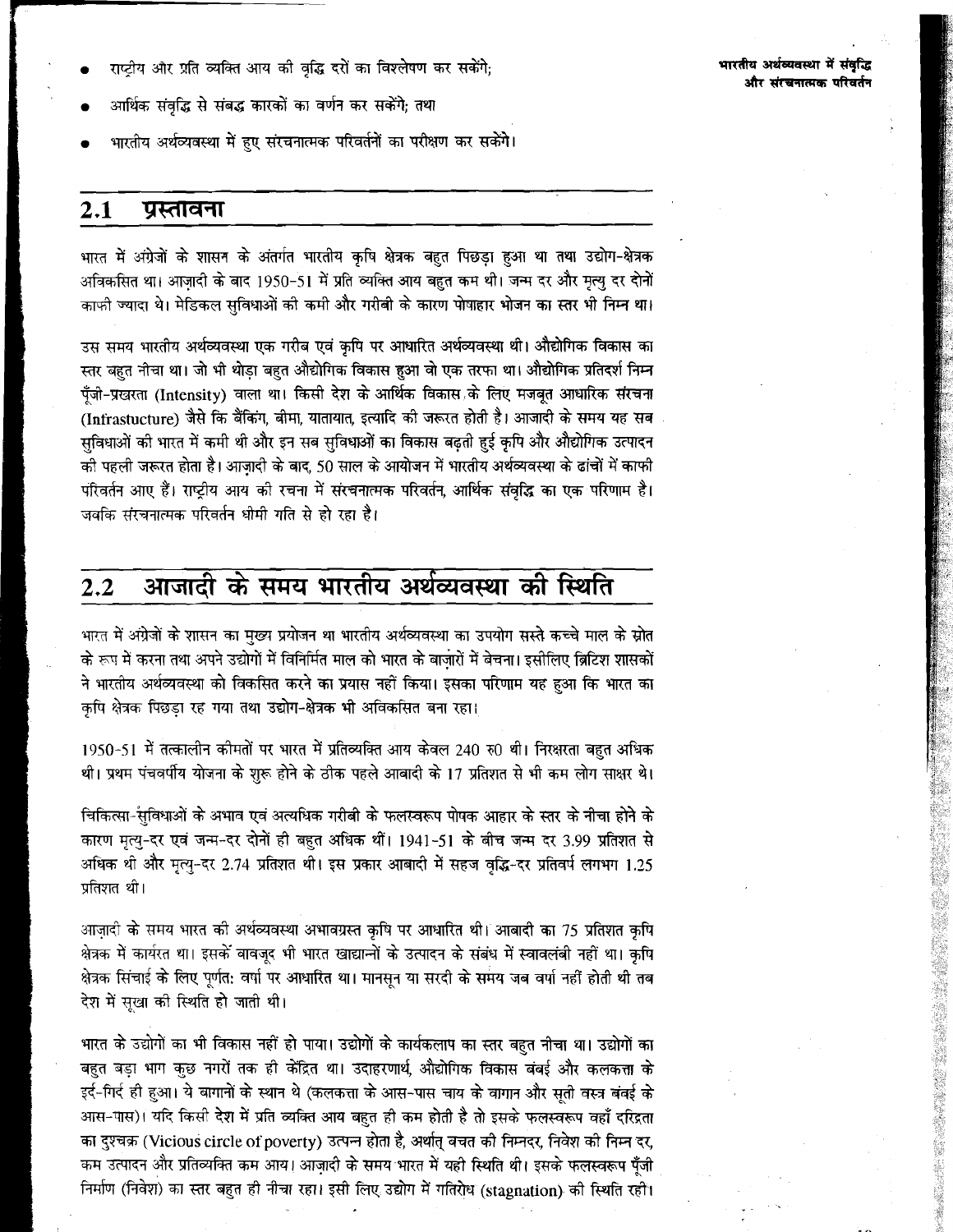जितना भी औद्योगिक विकास हुआ वह असंतुलित था। पुँजीगत उद्योग अविकसित था। विनिर्माण उद्योगों में जो उत्पादन होता था उसमें उत्पादक वस्तु उद्योगों की अपेक्षा उपभोक्ता वस्तु उद्योगों की प्रधानता थी। 1950 में उपभोक्ता वस्तुओं और उत्पादक वस्तुओं के बीच का अनुपात 62:38 था।

अंतत: भारत में औद्योगिक स्वरूप इस प्रकार का था कि उसमें पूँजी की सघनता कम थी। पूँजी की कम सघनता केवल बेकरी, वस्त्र, चीनी आदि उपभोक्ता उद्योगों में ही नहीं बल्कि लोहा और इस्पात जैसे पूँजीगत उद्योगों में भी प्रतिलक्षित होती थी।

किसी देश के आर्थिक विकास के लिए बैंकिंग, बीमा, परिवहन, संचार, बिजली आदि जैसी सशक्त आधारिक संरचना की आवश्यकता होती है। आज़ादी के समय इन सुविधाओं का अभाव था।

संक्षेप में कहा जा सकता है कि भारत में पंचवर्षीय योजनाओं को शुरू करने के पहले अर्थव्यवस्था की यह स्थिति थी। गरीबी को दूर करने के लिए सबसे पहली प्राथमिकता कृषि और उद्योग का विकास करना था, जिनके लिए परिवहन, संचार, बैंकिंग और व्यापार जैसी आधारिक संरचनाओं को भी विकसित करना आवश्यक था। कृषि का तेज़ी से विकास करना आवश्यक था क्योंकि इससे एक ओर तो उद्योग के लिए कच्चा माल प्राप्त होता है और दुसरी ओर देश की आबादी के लिए खाद्याान्न मिलता है। इसी प्रकार औद्योगिक संवृद्धि से अर्थव्यवस्था की संवृद्धि को बल मिलता है तथा संवृद्धि प्रक्रिया सतत जारी रहती है। ये सभी प्रतिव्यक्ति आय को बढ़ाने में सहायक होते हैं। औद्योगिक विकास के लिए छोटे पैमाने के उद्योगों और भारी उद्योगों दोनों ही का विकास करना आवश्यक था। दीर्घकाल में भारी उद्योग पूँजीगत माल का निर्माण करते हैं और अधिक औद्योगीकरण में सहायक होते हैं। इस प्रकार दोनों के विकास के बीच संतुलन रखना आवश्यक होता है।

कृषि और उद्योग के साथ-साथ परिवहन, बिजली, बैंकिंग, संचार एवं आधुनिक अर्थव्यवस्था के अन्य क्षेत्रकों का विकास करना आवश्यक था। अर्थव्यवस्था के विकास के लिए संतुलित दुष्टिकोण की आवश्यकता को देखते हुए भारत में योजनाबद्ध अर्थव्यवस्था को अपनाया और 1951 में प्रथम पंचवर्षीय योजना की शुरुआत को गई।

### बोध प्रश्न 1

- $1)$
- 1950-51 में जन्म-दर और मृत्य-दर दोनों ही .................................. के कारण ऊँची थी।  $2)$
- एक वाक्य में बताइए कि गरीबी का दुश्चक्र क्या है?  $3)$

किसी देश के आर्थिक विकास के लिए सशक्त ......................... की आवश्यकता होती है।  $4)$ 

#### 'संवृद्धि' और 'विकास' में अंतर  $2.3$

## 2.3.1 संवृद्धि का अर्थ

'संवृद्धि' शब्द का उपयोग आर्थिक प्रगति की मात्रात्मक अभिव्यक्ति के लिए किया जाता है। इसका अर्थ है कि हम सकल या निवल राष्ट्रीय उत्पाद (GNP या NNP) के संबंध में विचार कर रहे हैं और यह देखते हैं कि यह एक के बाद दूसरे वर्ष तक किस दर से घटती या बढ़ती है। निवल राष्ट्रीय उत्पाद को राष्ट्रीय आय भी कहा जाता है। जब हम कुल राष्ट्रीय उत्पाद (राष्ट्रीय आय) को जनसंख्या से विभाजित करते हैं तब प्रतिव्यक्ति आय प्राप्त होती है। आर्थिक संवृद्धि के छात्र के रूप में हमारी रुचि किसी देश में प्रतिव्यक्ति आय में परिवर्तन या वृद्धि की दरों की गणना करने में भी रहती है। इस प्रकार राष्ट्रीय उत्पाद में या प्रतिव्यक्ति आय में वृद्धि दर मात्रात्मक शब्द है। उदाहरणार्थ, जब हम कहते हैं कि 2000-2001 में भारत के राष्ट्रीय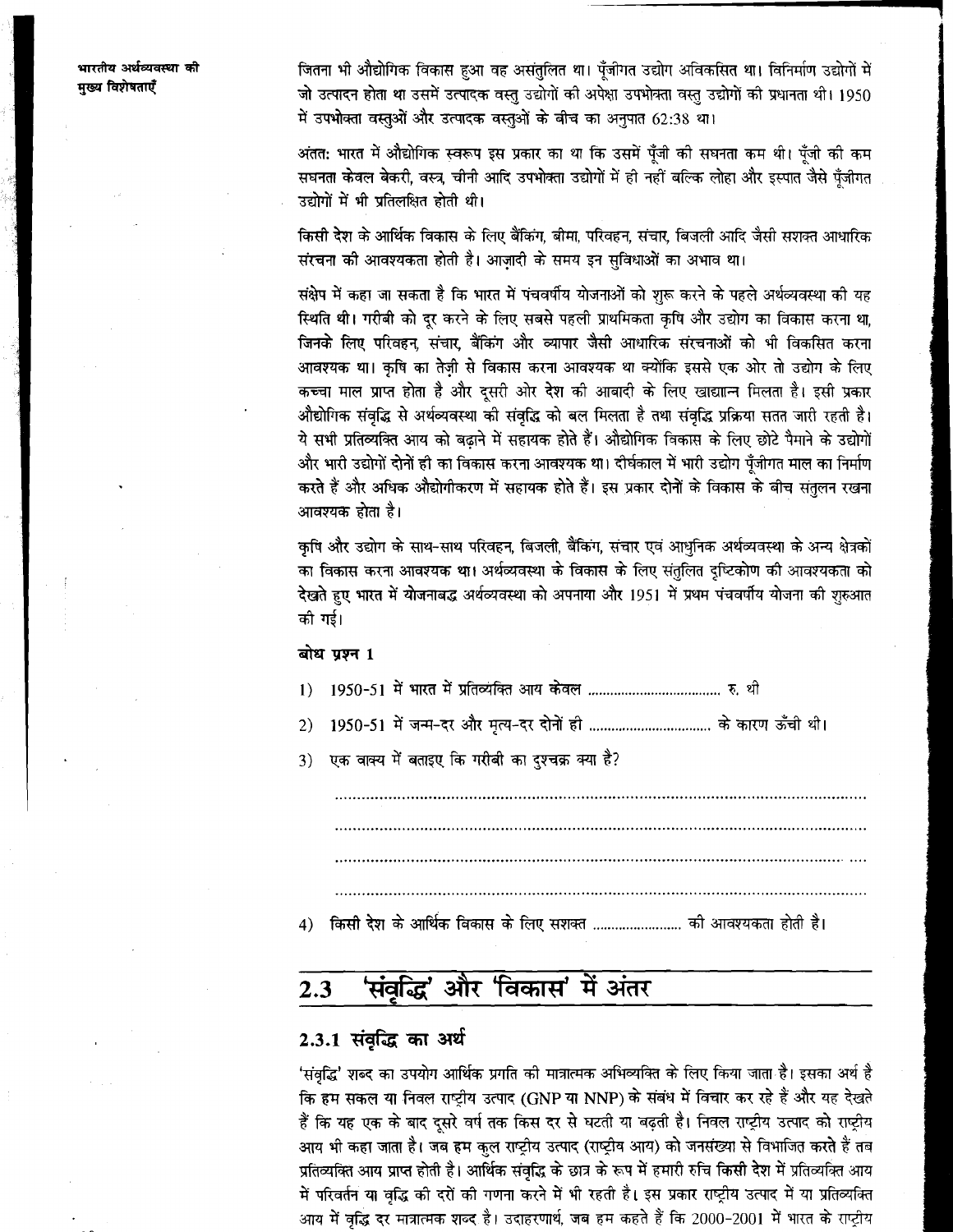उत्पाद में वृद्धि 6 प्रतिशत की दर से दुई या प्रतिव्यक्ति आय (per capita income) में 4 प्रतिशत को दर **समारतीय अर्थव्यवस्था में संवृद्धि**<br>से वृद्धि हुई तब हमारा अभिप्राय होता है कि 2000-2001 में राष्ट्रीय उत्पाद 1999-2000 क से 6 प्रतिशत अधिक था।

# 2.3.2 संवृद्धि की दर को मापने का सूत्र

संवृद्धि की दर की गणना के लिए अर्थशास्त्री जिस सूत्र का प्रयोग करते हैं, वह सरल है। यदि एक ही वर्ष की संवृद्धि दर की गणना करनी है, अर्थात् 1999-2000 पर 2000-2001 की, तब निम्नलिखित सूत्र का प्रयोग किया जाता है

संवृद्धि दर (g.r.) = 
$$
\frac{2000-2001 \text{ में राष्ट्रीय आय (NP)}{-1 \times 100}
$$

यहाँ पर g.r. से अभिप्राय संवृद्धि दर से होता है और NP से अभिप्राय राष्ट्रीय उत्पाद से होता है। चूँकि संवृद्धि दर की अभिव्यक्ति आमतौर पर प्रतिशत रूप में की जाती है अत: अंश को 100 से गुणा कर दिया जाता है।

परंतु संवृद्धि दर की गणना जब काल श्रेणियों के लिए की जाती है, अर्थात् 5 वर्ष, 10 वर्ष, 15 वर्ष या उससे अधिक, तब चक्रवृद्धि ब्याज के समान एक अन्य सूत्र का प्रयोग किया जाता है। वह सूत्र नीचे दिया जा रहा है संवृद्धि दर और चक्रवृद्धि व्याज दर की गणना करने का सूत्र एक ही समान है। अंत: जो छात्र चक्रवृद्धि ब्याज दर की गणना करने का सूत्र जानते हैं वे इसे छोड़ सकते हैं।

एक से अधिक वर्ष की संवृद्धि दर की गणना करने का सूत्र निम्नलिखित है:

### हमारे पास है

Y (t) = Y (0) 
$$
(1+r)^n
$$

जिससे हम प्राप्त करते हैं

LO^ Y (t) = log Y (o) + **n** log (l+r)

. log Y (t)-log Y **(0)**   $\pi \log (1+r) =$  n

इसलिए

log Y (t)-log Y (0)  $ar = (anti - log \t -1) \times 100$ n

लेकिन वास्तविक गणना इस प्रकार को जाती है log Y (t)-log Y (0)  $g.r = (anti - log \frac{1}{n}) \times 100$ 

g.r. की गणना करने के चरण इस प्रकार हैं :

- अंतिम वर्ष की संख्या को लें
- इसे आधार वर्ष की संख्या से विभाजित करें
- गुणांक का लघुगणक लें
- वर्षों को संख्या से विभाजित करें
- इसका प्रतिलघुगणक लें
- एक घटा दें और शेप को 100 से गुणा करें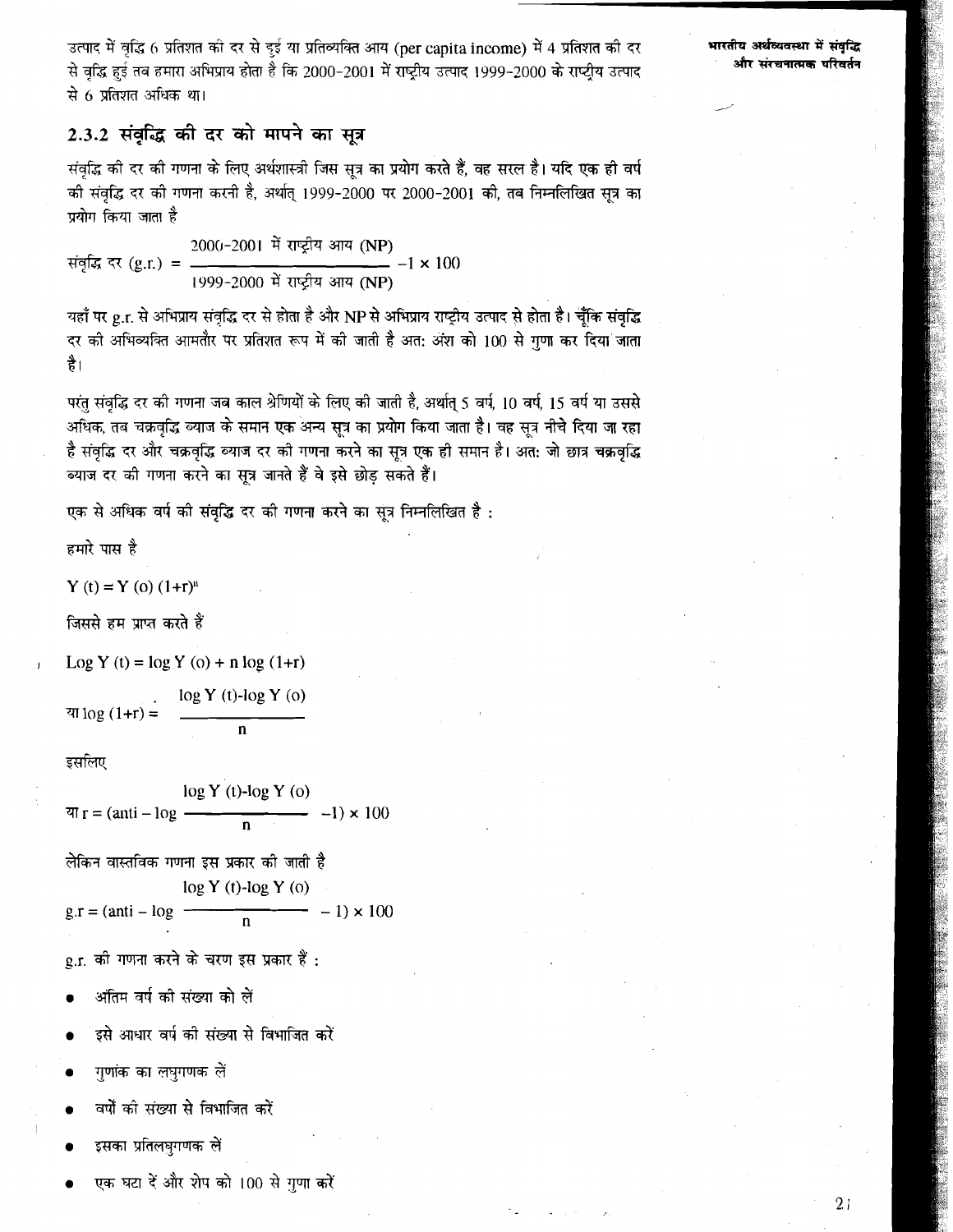उदाहरणार्थ. निम्नलिखित वर्षों में GDP इस प्रकार है

 $1980-81 = 122, 427$  (करोड रु0 में)

 $1990-91 = 212, 253$  (करोड रु0 में)

10 वर्षों (1990-91 — 1980-81) के g.r. की गणना निम्नलिखित प्रकार से की जाती है:

212, 253/ 122, 427 का अनुपात लें जो 1.73371 है  $\left| \right|$ 

- अनपात (अर्थात् 1.73371) का लॉग लें। यह है 0.23898  $2)$
- वर्षों की संख्या से विभाजित करें यानि कि 10 से। यह है = 0.023898  $\mathcal{L}$
- इसका प्रतिलघगणक लें = 1.05657  $4)$
- घटाएँ  $1.05657 1 = 0.05657$  $5)$
- 100 से गणा करें = 5.66  $(6)$

अवधि 1980-81 से 1990-91 के दौरान यह प्रतिवर्ष प्रतिशत चक्रवृद्धि संवृद्धि दर है 5.661

## 2.3.3 आर्थिक विकास का अर्थ

'आर्थिक विकास' को कोई भी परिभाषा पूर्णत: संतोषजनक नहीं है। फिर भी संक्षिप्त उत्तर निम्नलिखित हो सकता है : आर्थिक विकास वह प्रक्रिया है जिसके द्वारा किसी अर्थव्यवस्था का अंतरण आर्थिक प्रक्रिया के निम्नस्तर से प्रक्रिया के उच्च स्तर तक होता है। विकास 'प्रक्रिया' का अर्थ होता है कुछ शक्तियों का कार्यशील होना। ये शक्तियाँ एक अवधि तक कार्य करती हैं और इससे कुछ चरों में परिवर्तन होता है। इस प्रक्रिया का सामान्य परिणाम होता है अर्थव्यवस्था के राष्ट्रीय उत्पाद में संवृद्धि।

जब हम राष्ट्रीय आय की केवल संवृद्धि पर ही जोर देते हैं तब विकास प्रक्रिया के मूल परिणाम के संबंध में विचार करते हैं। परंतु यदि हम प्रक्रिया का अधिक विस्तार रूप से परीक्षण करें, तो देखेंगे कि उत्पादन में वृद्धि के साथ-साथ अनेक अन्य परिवर्तन भी होते हैं। इनका वर्गीकरण हम मूल 'कारक पर्तियों' .<br>में परिवर्तन और 'उत्पादों की माँग की संरचना' में परिवर्तनों के रूप में कर सकते हैं। कारक पर्तियों में परिवर्तन से अभिप्राय हैं:

(i) अतिरिक्त संसाधनों को खोज, (ii) पूंजी संचयन, (iii) जनसंख्या वृद्धि, (iv) उत्पादन की नई और अच्छी तकनीकों को काम में लाना (v) कौशल में सधार, और (vi) अन्य संस्थागत और संगठनात्मक परिवर्तन।

उत्पादों की मांग की संरचना में विशेष परिवर्तन के साथ निम्नलिखित में भी परिवर्तन होता है :

(i) जनसंख्या का आकार और आयु संघटन, (ii) आय का स्तर और उसका वितरण, (iii) रुचि तथा (iv) अन्य संस्थागत एवं संगठनात्मक व्यवस्थाएँ।

उपर्यक्त को ध्यान में रखते हुए आर्थिक विकास को व्याख्या 'कारक पूर्तियों' और 'उत्पाद माँग' में विशेष परिवर्तन के रूप में की जा सकती हैं। 'संवृद्धि' का अर्थ होता है उस आर्थिक विकास का मात्रात्मक मूल्यांकन जिसकी माप राष्ट्रीय उत्पाद के रूप में की जाती है, जबकि 'विकास' की संकल्पना का स्वरूप गुणात्मक होता है। इसके अंतर्गत प्रतिव्यक्ति आय में वृद्धि जैसे मात्रात्मक परिवर्तन तो आते ही हैं, उसके साथ ही साथ .<br>अर्थव्यवस्था में हुए वे परिवर्तन भी आते हैं जिनकी मात्रा का अंदाज नहीं लगाया जा सकता जैसे कि जनसंख्या के स्वास्थ्य के स्तर में विकास. निम्न स्तर की वस्तुओं की माँग के स्थान पर उच्च स्तर की वस्तुओं को माँग होने लगना, शिक्षा का प्रसार, आदि। विकास को संकल्पना का क्षेत्र संवृद्धि को संकल्पना के क्षेत्र की तुलना में अधिक व्यापक होता है। वास्तव में संवृद्धि को किसी अर्थव्यवस्था के विकास समूह का एक उप-समूह माना जा सकता है।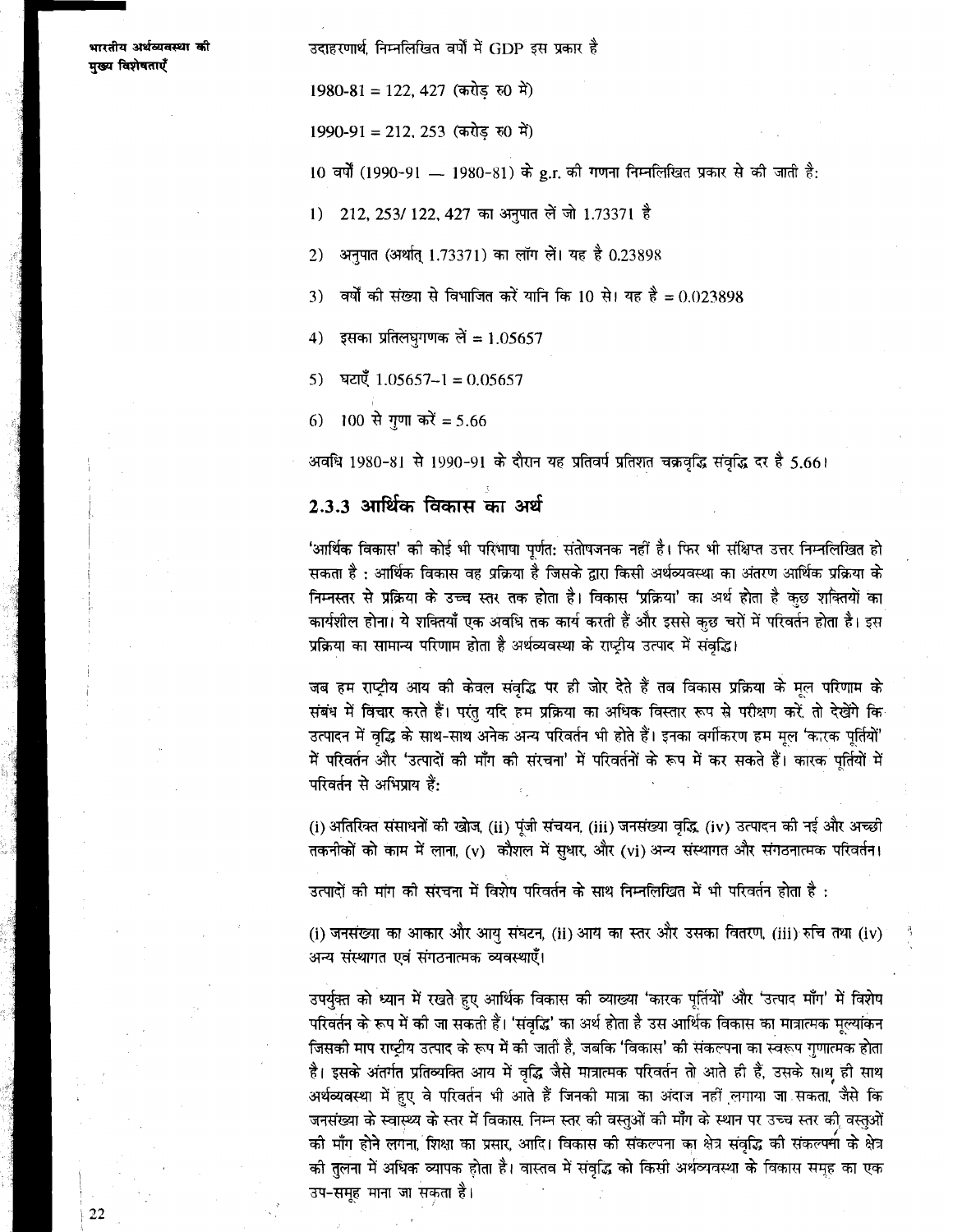भारतीय अर्थव्यवस्था में संवृद्धि और संस्थनात्मक परिवर्त

इसलिए, छात्रों के लिए आवश्यक होता है कि वे इन शब्दों को भलीभाँति समझ लें। जो लोग इन दोनों शब्दों के बीच के संकल्पनात्मक अंतर को नहीं जानते वे इनमें से एक के स्थान पर दूसरे का प्रयोग कर जाते हैं। परंतु अर्थशास्त्र का छात्र होने के नाते आपके लिए आवश्यक है कि आप इन शब्दों को अलग-अलग रखें।

### बोध पण्न 2

1) संवृद्धि दर शब्द की व्याख्या कीजिए। किसी अर्थव्यवस्था में संवृद्धि दर को मापने के सूत्र बताइए।

2) 'संवृद्धि' और 'विकास' शब्दों में अंतर दिखाइए। किसी अर्थव्यवस्था के 'विकास' से क्या अभिप्राय है? इस पर संक्षिप्त टिप्पणी लिखिए।

#### आर्थिक संवृद्धि की माप  $2.4$

आर्थिक 'संवृद्धि' की माप सामान्यत: चार प्रकार से की जा सकती है :

वास्तविक राष्ट्रीय आय में वृद्धि : आर्थिक संवृद्धि की मापों में से एक है एक निश्चित अवधि के दौरान किसी अर्थव्यवस्था के वास्तविक राष्ट्रीय उत्पाद या आय में वृद्धि। लेकिन यह संतोपजनक माप नहीं है क्योंकि इसमें इसी अवधि में जनसंख्या में हुई वृद्धि पर ध्यान नहीं दिया जाता।

**प्रतिव्यक्ति आय में वृद्धि** : आर्थिक संवृद्धि की दूसरी माप है प्रतिव्यक्ति वास्तविक आय मे<sup>¦</sup>वृद्धि। इससे अभिप्राय यह है कि वास्तविक राष्ट्रीय आय में वृद्धि की दर जनसंख्या में वृद्धि की दर से अधिक होनी चाहिए। लेकिन प्रतिव्यक्ति आय में वृद्धि के फलस्वरूप आम व्यक्ति का वास्तविक जीवन स्तर उंचा नहीं भी उठ सकता है। यह संभव है कि जब प्रतिव्यक्ति वास्तविक आय बढ़ रही हो तब प्रतिव्यक्ति उपभोग कम हो जाए। ऐसा तब संभव होता है जब आय में हुई वृद्धि गरीब लोगों को हाथों में न जाकर कुछ थोड़े से धनी लोगों के हाथों में जाए। ऐसी स्थिति में यह विधि भी दोषपूर्ण हो जाती है।

उपभोग में वृद्धि : आर्थिक संवृद्धि की माप आर्थिक कल्याण की दृष्टि से भी की जा सकती है। यह वह प्रक्रिया होती है जिसमें व्यक्तिओं द्वारा वस्तुओं और सेवाओं के उपभोग में वृद्धि होती है। लेकिन यह विधि भी दोपों से मुक्त नहीं है। पहली बात यह है कि वस्तुओं और सेवाओं का उपभोग व्यक्तिओं की रुचियों और पसंदों पर निर्भर करता है। दूसरी बात है कि आर्थिक कल्याण की माप के लिए केवल यही विचार नहीं करना होता कि किस वस्तु का उत्पादन हो रहा है, बल्कि यह भी देखना होता है कि किस प्रकार से उत्पादन हो रहा है। यह भी हो सकता है कि उत्पादन में वृद्धि के फलस्वरूप अर्थव्यवस्था में वास्तविक लागतें और सामाजिक लागतें बढ़ गई हों।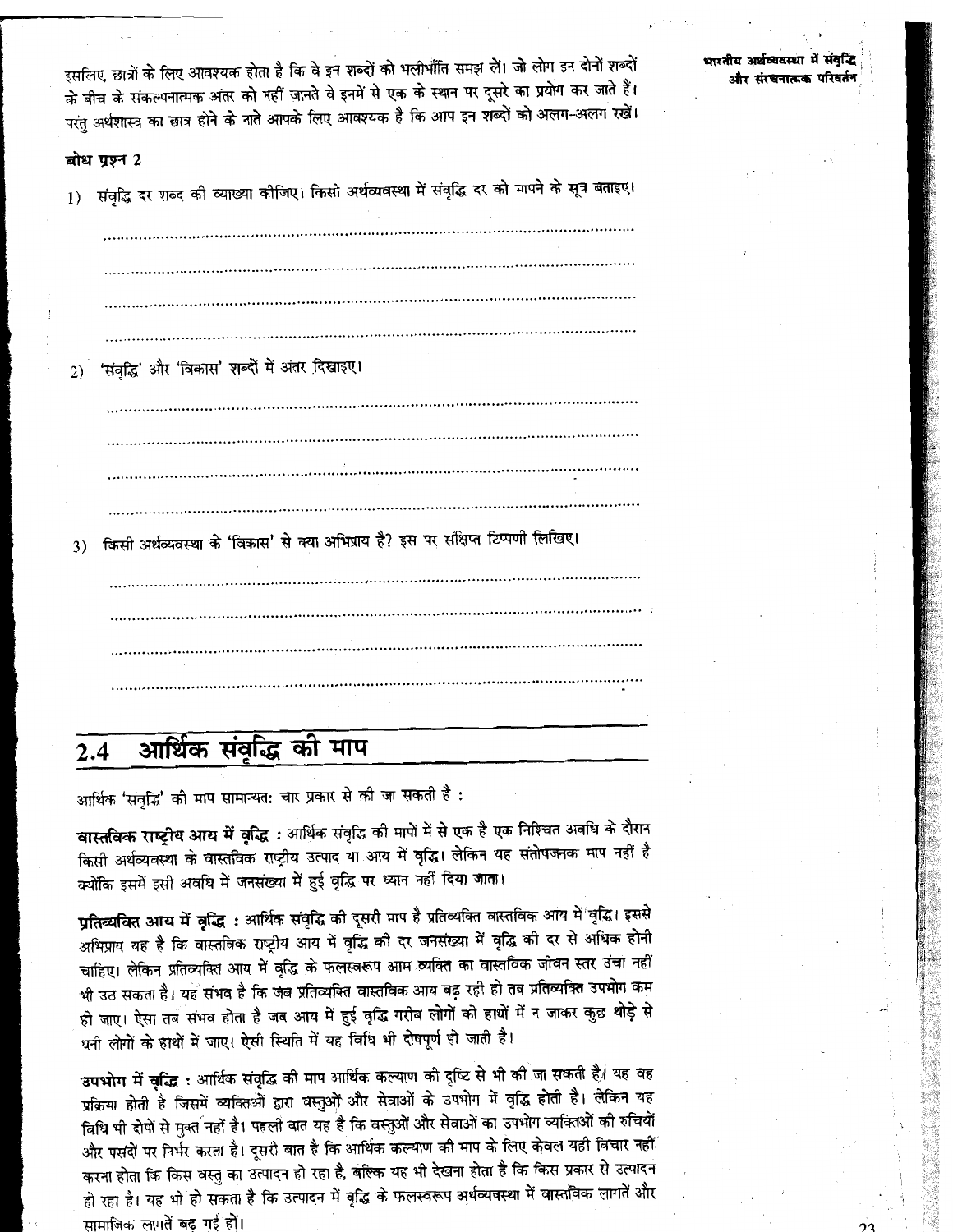सामाजिक संकेतक : अर्थशास्त्री गण आर्थिक संवृद्धि की माप सामाजिक संकेतकों के रूप में भी करते हैं। ये संकेतक विकास प्रक्रिया की गुणवत्ता पर जोर देते हैं। इसके अंतर्गत निम्नलिखित प्रमुख हैं : स्वास्थ्य, भोजन और पोषण, शिक्षा, रोज़गार, आवास, वस्त्र, परिवहन, सामाजिक सुरक्षा, आदि। लेकिन इस संबंध में समस्या यह होती है कि ऐसे सुचक में कितनी वस्तुओं को शामिल किया जाए।

अब प्रश्न यह उठता है कि आर्थिक संवद्धि की वास्तविक माप क्या होनी चाहिए? सभी मापों के अपने-अपने सापेक्ष गुण और दोष होते हैं। लेकिन मुख्य चुनाव 'राष्ट्रीय आय' और 'प्रतिव्यक्ति आय' में से करना होता है। हमारा मत तो यह है कि विकसित देशों में राष्ट्रीय आय में वृद्धि को आर्थिक संवृद्धि का सूचक मानना चाहिए, जबकि विकासोन्मुख देशों में वास्तविक प्रतिव्यक्ति आय में वृद्धि को आर्थिक संवृद्धि का सूचक मानना चाहिए। परंतु अधिकतर अर्थशास्त्री प्रतिव्यक्ति आय को आर्थिक संवृद्धि का संकेतक मानना उपयुक्त समझते हैं।

# 2.4.1 वर्तमान कीमत और स्थिर कीमत आकलनों में अंतर

आगे विचार करने के पूर्व छात्रों के लिए आवश्यक है कि वे वर्तमान कीमतों के आकलन और स्थिर कीमतों के आकलन का अर्थ समझ लें।

वर्तमान कीमत आकलनों को तैयार करने की विधि है उत्पादित माल की मात्रा को उसे वर्तमान कीमतों से गुणा करना। इसका अर्थ हैं कि यदि 1999-2000 एक साइकिल की कोमत, 1,000 रु. हैं तो वर्तमान कीमत पर कुल उत्पादन 10 लाख रुपये का है।

अब विचार करें कि आकलन 1980-81 कीमतों पर करना है। इस स्थिति में हम 1999-2000 में उत्पादित 1,000 साइकिलों को लेंगे और उन्हें 1980-81 की कीमतों से गुणा करेंगे। मान लीजिए कि 1980-81 कीमतों पर एक साइकिल की कीमत 800 रु. थी। उस स्थिति में 1980-81 कीमतों पर 1999-2000 में उत्पादन 8,00,000 रु. होगा।

छात्रों को याद रखना चाहिए कि राष्ट्रीय आय की माप मुद्रा मूल्यों में की जाती है। इसके अंतर्गत अर्थव्यवस्था में उत्पादित कोयला, वस्त्र, रसायन, कासमेटिक, कागज आदि अनेक प्रकार की वस्तुएँ और सेवाएँ आ जाती हैं। इन वस्तुओं और सेवाओं को एक साथ जोड़ा नहीं जा सकता। उदाहरणार्थ, साइकिलों के उत्पादन को पुस्तकों के उत्पादन के साथ जोड़ा नहीं जा सकता, हालाँकि दोनों ही राष्ट्रीय उत्पाद के अंश हैं। लेकिन उनके मुद्रा मूल्य को आसानी से जोड़ा जा सकता है।

लेकिन उत्पादन के मूल्य का उपयोग जब दो अवधियों, जैसे 1980-81 और 1999-2000, में संवृद्धि दर की माप के लिए किया जाता है तब एक समस्या उत्पन्न होती है। इन दो वर्षों में वस्तुओं और सेवाओं के मूल्य एक समान नहीं होते। उपर्युक्त उदाहरण में साइकिलों की कीमतें दोनों वर्षों में एक जैसी नहीं है। 1999-2000 में 1,000 साइकिलों के उत्पादन का कुल मृत्य 10,00,000 रु. है तथा 1980-81 में उतनी ही साइकिलों का 8,00,000 रु. है। साइकिलों को उत्पादन के मूल्य का अनुपात बताता है कि 1980-81 की तुलना में 1999.2000 में साइकिलों का उत्पादन 1.25 गुना अधिक है। क्या यह सही है? सच्चाई तो यह है कि केवल साइकिलों को कीमत में 1.25 गुनी वृद्धि हुई है। उत्पादन में कोई भी वृद्धि नहीं हुई। वह 1,000 साइकिलें हैं। यदि इन दोनों वर्षों के उत्पादन का मूल्य समान कीमतों पर लगाया जाए तो स्थिति स्पष्ट हो जाएगी। यह मूल्यांकन स्थिर कोमतों पर लगाया जाता है अर्थात् स्थिर या आधार वर्ष के आधार पर। दूसरे शब्दों में, मूल्यांकन उस वर्ष की कीमतों के आधार पर किया जाता है जिसमें उत्पादन होता है। ऐसी स्थिति .<br>में तुलना के अंतर्गत कीमतों में परिवर्तन का प्रभाव आ जाता है।

इस अंतर को ध्यान में रखना चाहिए क्योंकि अर्थव्यवस्था में वास्तविक संवृद्धि को सदा स्थिर कीमतों पर लिया जाता है। वर्तमान कीमत संवृद्धि के अंतर्गत कीमतों में वृद्धि भी आ जाती है अत: इसमें किसी अर्थव्यवस्था की वास्तविक संवृद्धि परिलक्षित नहीं होती। नीचे हम स्थिर कीमतों (1980-81) पर संवृद्धि का विश्लेषण करेंगे।

अर्थव्यवस्था की आवश्यकताओं में परिवर्तन को साथ-साथ सी.एस.ओ. समय-समय पर आधार वर्ष में परिवर्तन करता रहता है। प्रारंभ में 1952-53 कीमतों का प्रयोग स्थिर कीमतों के रूप में हुआ। उसके बाद वर्ष 1960-61, 1970-71, 1980-81 और 1993-94 का प्रयोग स्थिर कीमत आधार के रूप में हुआ। 1985.86 तक सी.एस.ओ. ने 1970-71 स्थिर कीमतों पर राष्ट्रीय आय प्राक्कलनों को तैयार किया। लेकिन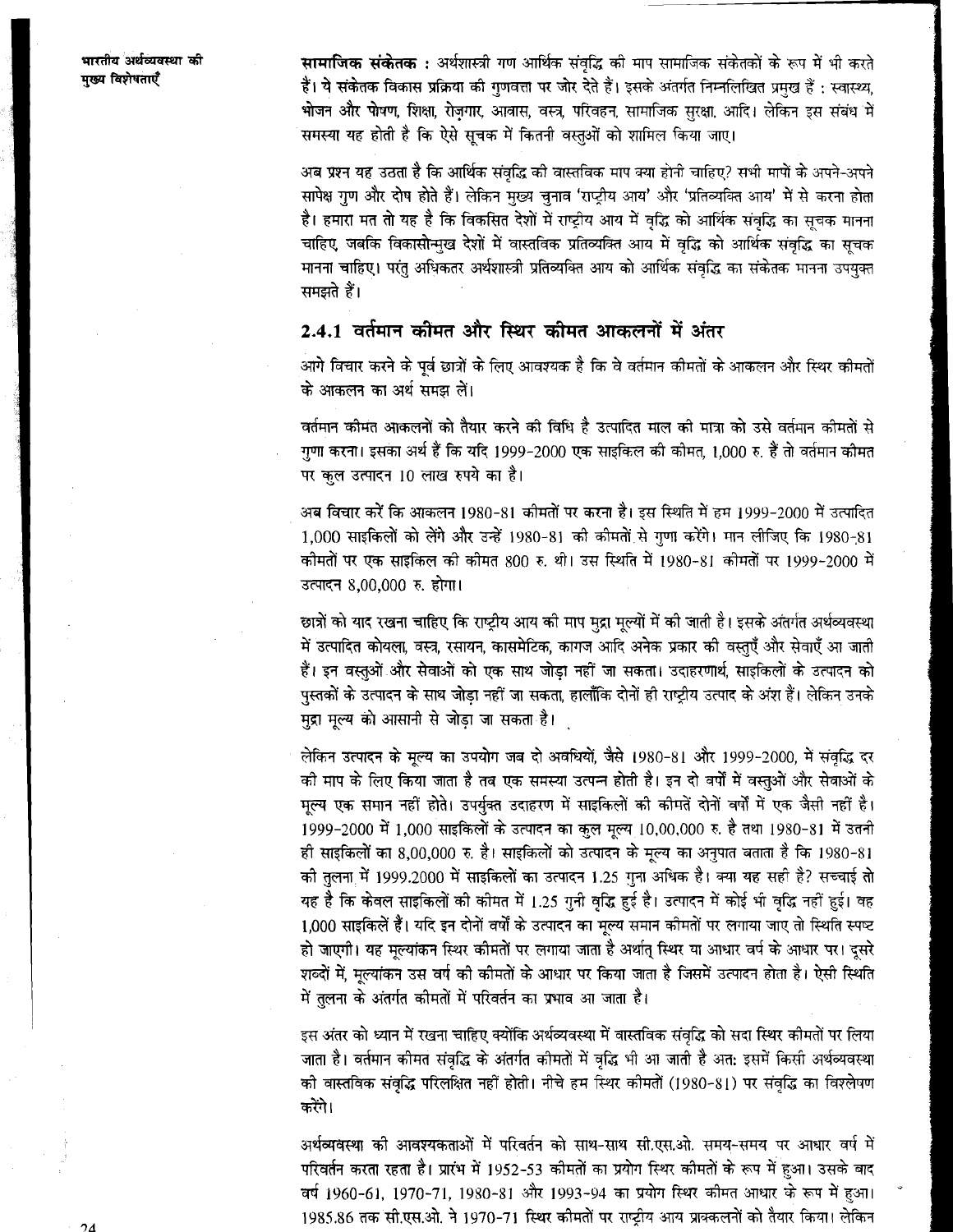1988 में सी.एस.ओ. ने 1980-81 को आधार वर्ष लिया तथा अब वर्ष 2000 में 1993-94 को आधार वर्ष माना गया है। इस नई श्रेणी में 1950-51 से लेकर अब तक की समस्त अवधि के लिए राष्ट्रीय उत्पाद का पाक्कलन तैयार किया गया है।

भारतीय अर्थव्यवस्था में र और चेरबकबाद

### बोध प्रश्न 3

आर्थिक संवद्धि की माप की चार विधियाँ कौन-कौन सी हैं?  $1)$ 

संवृद्धि की माप के लिए वर्तमान कीमतों और स्थिर कीमतों में अंतर को स्पष्ट कोजिए।  $2)$ 

# भारत में राष्ट्रीय आय की संवृद्धि दर और उसका अन्य  $2.5$ देशों के साथ तुलना

# 2.5.1 भारत में संवृद्धि दर

अब हम भारत में राष्ट्रीय आय और प्रतिव्यक्ति आय में वृद्धि दर की प्रवृत्तियों के संबंध में अध्ययन करेंगे।

केंद्रीय सांख्यिकीय संगठन (CSO) एक सरकारी संगठन है और यह भारत की राष्ट्रीय आय और प्रतिव्यक्ति आय के वार्षिक प्राक्कलन को तैयार करता है। इन प्राक्कलनों को यह 'नेशनल एकाउंट स्टैटिस्टिक्स' में प्रकाशित करता है। सी.एस.ओ. इनका प्राक्कलन वर्तमान कीमतों और स्थिर कीमतों दोनों ही पर करता है। स्थिर कीमतों पर प्राक्कलन एक निश्चित अवधि के दौरान राष्ट्रीय आय में वृद्धि का सही चित्र प्रस्तुत करता है।

तालिका-1 में आर्थिक कार्यकलापों के द्वारा 1980-81 कीमतों पर सकल देशीय उत्पाद की वृद्धि दर को दिखाया गया है। इसमें दिखाया गया है कि भारत के योजनाबद्ध विकास के प्रथम तीन दशकों में संवृद्धि की दर बहुत नीची थी। 1970 के दशक में वार्षिक संवृद्धि दर 3.9 प्रतिशत थी। 1980 और 1990 के दशकों में बहुत अधिक प्रगति हुई है। 1980 के दशक में संवृद्धि दर 5.6 प्रतिशत थी और 1990 के दशक के प्रथम आधे भाग में 5.3 प्रतिशत थी। साढे चार दशकों में तुलना करने पर हम पाते हैं कि सकल देशीय उत्पाद (GDP) 1970 के दशक में सबसे कम था तथा 1990 के दशक में सबसे अधिक था। प्रथम तीन दशकों में वार्षिक संवृद्धि दर 3.4 प्रतिशत तक सीमित रही जब कि पिछले डेढ़ दशकों में यह बढ़कर 5.5 प्रतिशत हो गई, जो डेढ़ गुनी से अधिक वृद्धि थी। ऐसा लगता है कि संवृद्धि दर में यह वृद्धि मछली पकड़ना, खनन, उत्खलन, विनिर्माण, बैंकिंग, बीमा, लोक प्रशासन और रक्षा जैसे अनेक गैर-कृषि क्षेत्रकों में काफी प्रगति के कारण हुई है।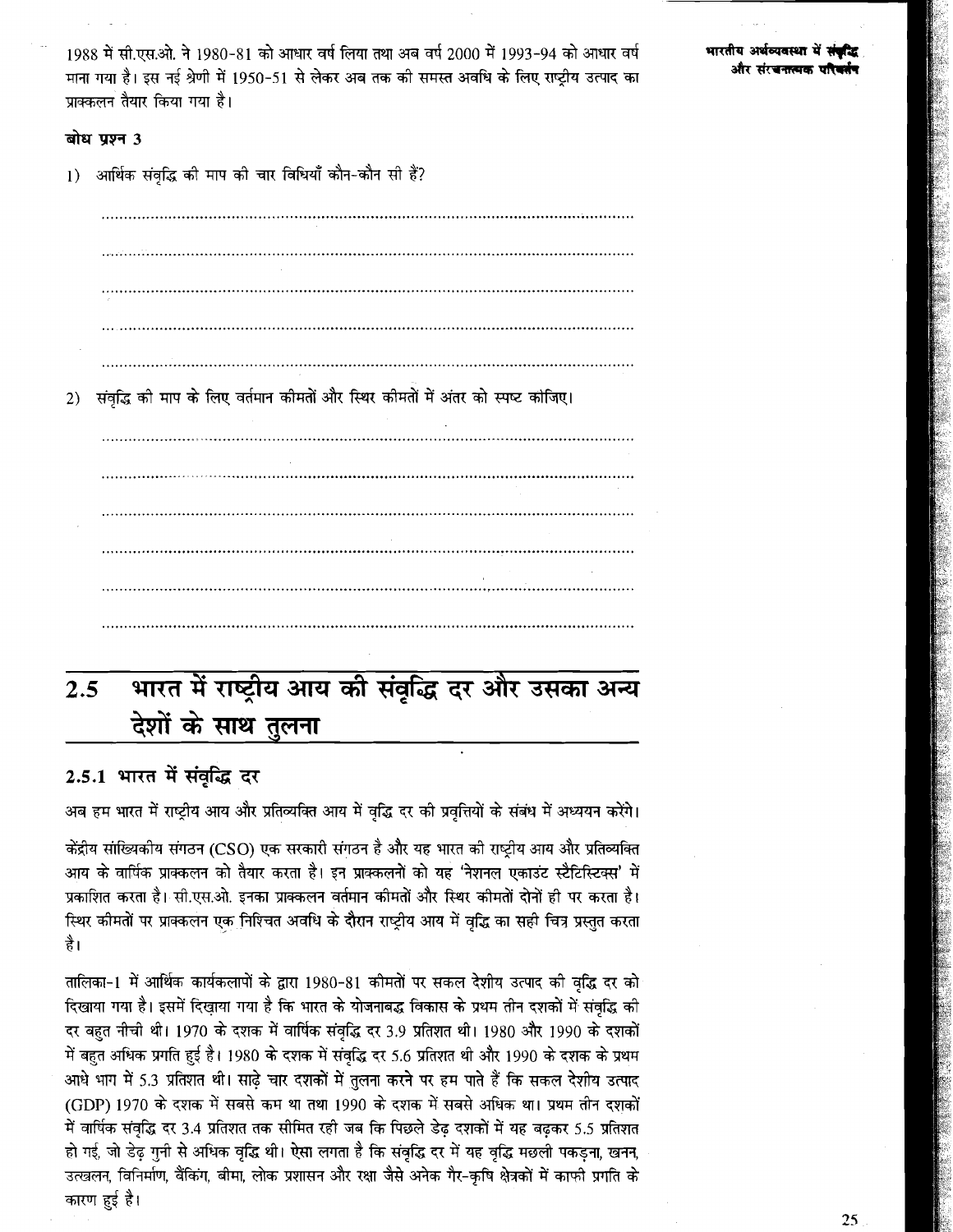भारतीय अर्थव्यवस्था की मुख्य विशेषताएँ

तालिका~1

1980-81 कीमतों पर राष्ट्रीय उत्पाद में संवृद्धि दर (प्रतिशत प्रतिवर्ष)

| क्षेत्रक         |                                                  | 1950-51<br>से ।<br>1960-61<br>तक | 1960-61<br>से<br>$1970 - 71$<br>तक | $1970 - 71$<br>से<br>$1980 - 81$<br>तक | 1980-81<br>से<br>$1990 - 91$<br>तक | 1990-91<br>से<br>1998-99<br>तक |
|------------------|--------------------------------------------------|----------------------------------|------------------------------------|----------------------------------------|------------------------------------|--------------------------------|
| I.               | प्राथमिक क्षेत्रक                                | 3.0                              | 2.3                                | 1.5                                    | 3.6                                | 2.5                            |
| $\mathbf{1}$ .   | कृषि                                             | 3.3                              | $2.2\,$                            | 1.7                                    | 3.9                                | 2.4                            |
| $\overline{2}$ . | वानिकी                                           | 0.3                              | 3.0                                | $(-) 0.9$                              | $(-) 1.0$                          | $(-) 1.7$                      |
| 3.               | मछली पकड़ना                                      | 5.5                              | 3.5                                | 2.8                                    | 5.7                                | 7.8                            |
| 4.               | खनन और उत्खनन                                    | 5.6                              | 3.9                                | 4.9                                    | 6.7                                | 4.4                            |
|                  |                                                  | 6.2                              | 5.4                                | 4.0                                    | 6.7                                | 6.2                            |
|                  | II. द्वितीयक क्षेत्रक                            | 6.0                              | $5-2$                              | 4.0                                    | 7.2                                | 6.4                            |
| 5.               | विनिर्माण                                        | 6.3                              | 5.5                                | 3.0                                    | 3.6                                | 3.8                            |
| 6.               | निर्माण                                          | 10.3                             | 11.1                               | 6.8                                    | 9.0                                | 8.5                            |
| 7.               | विजली. गैस और<br>आपर्ति                          | 4.1                              | 4.6                                | 4.3                                    | 6.6                                | 6.8                            |
|                  | Ⅲ. तृतीयक क्षेत्रक या<br>सेवा क्षेत्रक क         | 5.3                              | 5.0                                | 4.7                                    | 6.4                                | 7.8                            |
| 8.               | परिवहन, संचार और<br>व्यापार "                    | 3.0                              | 3.4                                | 4.0                                    | 7.2                                | 7.3                            |
| 9 <sub>1</sub>   | बैंकिंग बीमा और<br>स्थावर संपत्ति                | 3.1                              | 3.9                                | 3.0                                    | 5.5                                | 3.6                            |
| 10.              | लोक प्रशसन और<br>रक्षा                           | 3.1                              | 3.9                                | 3.0                                    | 5.5                                | 5.5                            |
|                  | <sup>'</sup> 11. अन्य सेवाएँ सकल<br>देशीय उत्पाद | 3.9                              | 3.7                                | 3.1<br>$\mathcal{L}_{\mathcal{A}}$     | 5.7                                | 5.3                            |

1980-81 कोमतों पर प्रतिव्यक्ति आय को और उसके संवृद्धि दरों की नीचे तालिका-2 में दिखाया जा रहा है।

| 1980-81 कामता पर प्रातव्याक्त आय आर संवाद्ध दर वर्ष |                       |                                 |  |  |  |
|-----------------------------------------------------|-----------------------|---------------------------------|--|--|--|
|                                                     | प्रतिव्यक्ति आय (रु0) | संवृद्धि दर (प्रतिशत प्रतिवर्ष) |  |  |  |
| 1950-51                                             | 1,127                 | $\mathbb{Z}^n$                  |  |  |  |
| 1960-61                                             | 1,350                 | 1.8                             |  |  |  |
| 1970-71                                             | 1,520                 | ÷<br>$-1.2$                     |  |  |  |
| 1980-81                                             | 1,630                 | 0.7                             |  |  |  |
| 1990-91                                             | 2,222                 | 3.1                             |  |  |  |
| 1995-96                                             | 2,454                 | 2.2                             |  |  |  |
| 1998-99*                                            | 9,738                 | 5.0                             |  |  |  |

तालिका-2

\* नई शृंखला : आधार वर्ष . 1993-94.

स्रोत : आर्थिक सर्वेक्षण, 1999-2000, भारत सरकार, वित्त मंत्रालय के आँकड़ों पर आधारित।

26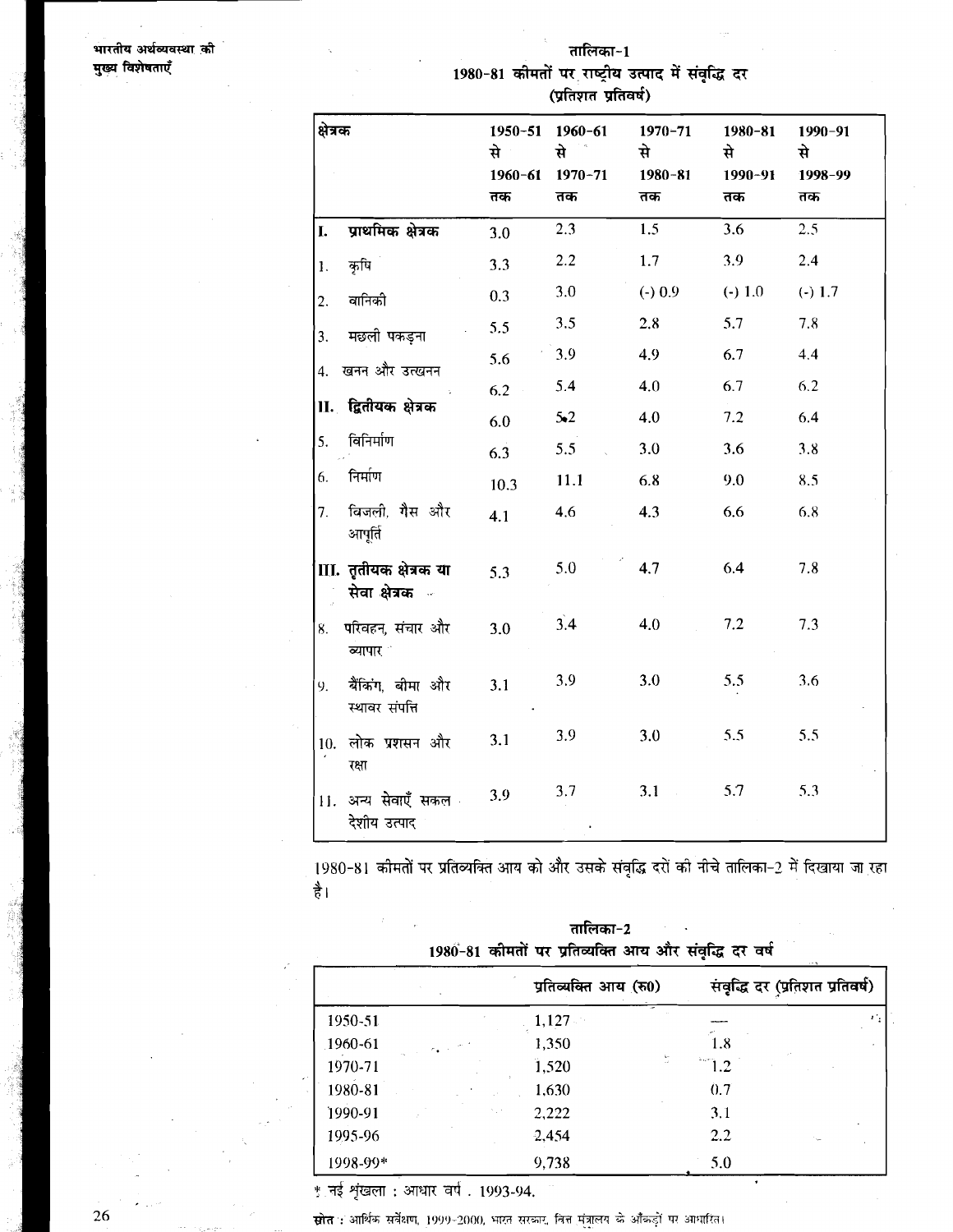इन आँकडों से स्पष्ट है कि प्रतिव्यक्ति आय में वृद्धि 1990 के दशक में सबसे अधिक थी और 1970 के .<br>दशक में सबसे कम थी।

# 2.5.2 अन्य देशों के साथ तुलना

अन्य देशों के साथ तुलना के लिए 1980 से 1994 के बीच की अवधि को लिया गया है। अंतर्राष्ट्रीय तुलना के लिए सकल घरेलू उत्पाद (GDP) को अमरीकी डालर में लिया गया है।

| देश             | जी डी पी (यू.एस.<br>डालर: बिलयिन) |        | जी.डी.पी. : औसत<br>वार्षिक संवृद्धि दर (%) | प्रतिव्यक्ति<br>आय डालर में |            |
|-----------------|-----------------------------------|--------|--------------------------------------------|-----------------------------|------------|
|                 | 1994                              | 1980   | 1990-94                                    | 1980-90                     | 1995       |
| भारत            | 293.6                             | 172.3  | 3.8                                        | 5.8                         | 340        |
| यू एस ए         | 6648.0                            | 2708.1 | 2.5                                        | 3.0                         | 26,980     |
| जापान           | 4591.0                            | 1059.2 | 1.2                                        | 4.1                         | 39,640     |
| जर्मनी          | 2046.0                            | 819.1* | 1.1                                        | 2.2                         | 27,510     |
| फ्रांस          | 1330.4                            | 664.6  | 0.8                                        | 2.4                         | 24,990     |
| इटली            | 1024.6                            | 452.6  | 0.7                                        | 2.4                         | 19,020     |
| यू के           | 1017.3                            | 537.4  | 0.8                                        | 3.2                         | 18,700     |
| चीन             | 522.2                             | 201.7  | 12.9                                       | 10.2                        | 620        |
| कोरिया गंणतंत्र | 376.5                             | 63.7   | 6.6                                        | 9.4                         | 9,700      |
| आस्ट्रेलिया     | 332.0                             | 159.7  | 3.4                                        | 3.5                         | 1,872      |
| इंडोनेशिया      | 174.6                             | 78.0   | 7.6                                        | 6.1                         | 980        |
| थाईलैंड         | 143.2                             | 32.3   | 8.2                                        | 7.6                         | 2,740      |
| इजरायल          | 77.8                              | 22.7   | 6.2                                        | 3.5                         | 15,920     |
| मलेशिया         | 70.6                              | 24.5   | 8.4                                        | 5.2                         | 3,890      |
| सिंगापुर        | 68.9                              | 11.7   | 8.3                                        | 6.4                         | 26,730     |
| फिलिपाइंस       | 64.2                              | 32.5   | 1.6                                        | $\mathbf{1}$                | 1,050      |
| पाकिस्तान       | 52.0                              | 23.7   | 4.6                                        | 6.3                         | 460        |
| इजिप्ट          | 42.9                              | 22.9   | 1.1                                        | 5.                          | 790        |
| बांग्लादेश      | 26.2                              | 12.9   | 4.2                                        | 4.3                         | 240        |
| श्रीलंका        | 11.7                              | 4.0    | 5.4                                        | 4.2                         | 700        |
| किनिया          | 6.9                               | 7.3    | 0.9                                        | 4.2                         | <b>280</b> |

## तालिका-3 चुने हुए संवृद्धि संकेतक, 1980-94

\* यह जर्मनी के एकीकरण से पूर्व के फेडरल रिपब्लिक जर्मनी का है।

1995 में भारत की प्रतिव्यक्ति आय 340 डालर थी तालिका-3 विकसित देशों की तुलना में यह बहुत ही ्कम है। जापान की प्रतिव्यक्ति आय 39,640 डालर है जो सबसे अधिक है। अन्य विकसित देश हैं यू.एस. ए, यू.के, जर्मनी आदि। 1995 में भारत की प्रतिव्यक्ति आय पाकिस्तान से कम थी, हालाँकि ये दोनों देश एक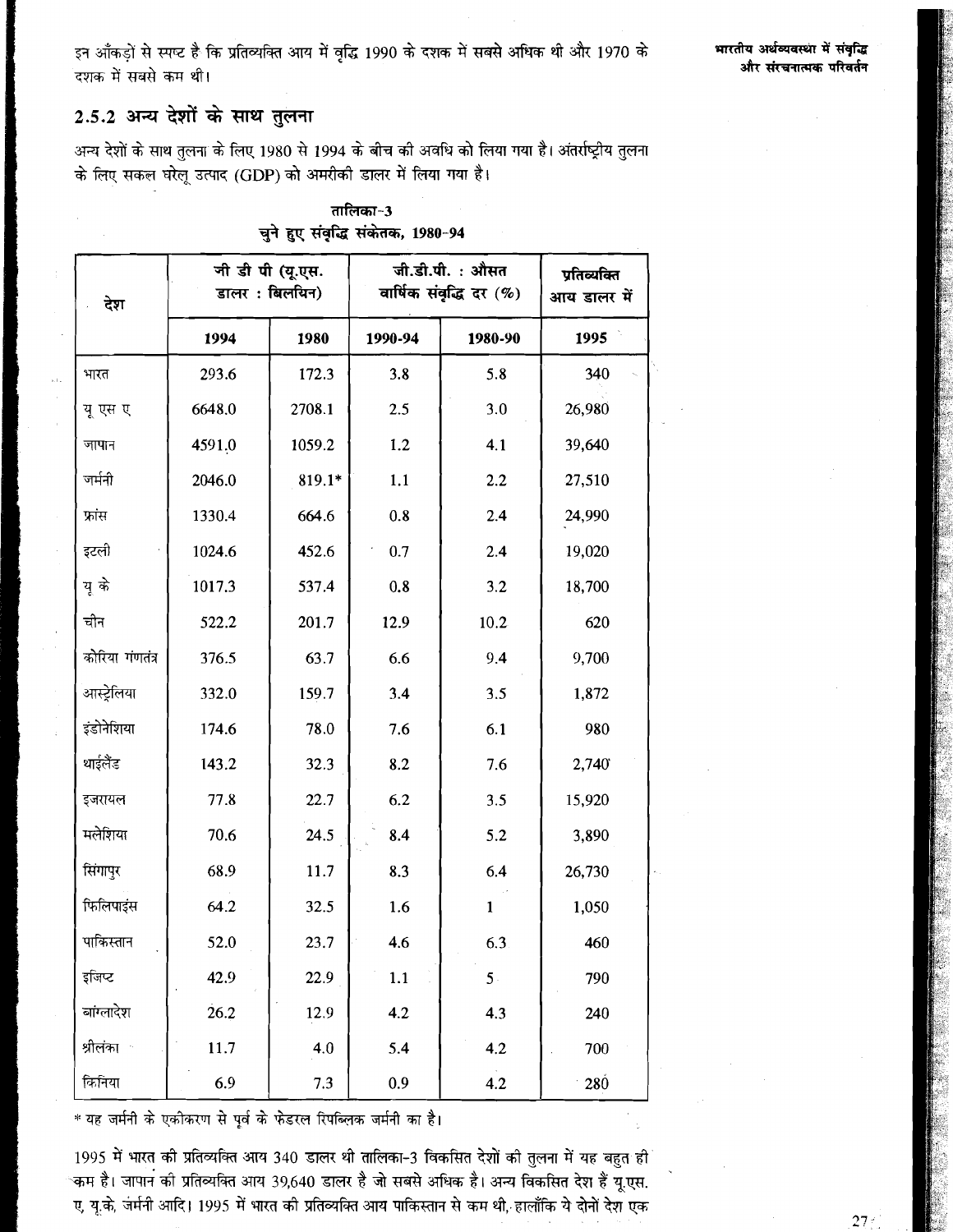ही साथ आजाद हुए थे।

## बोध प्रश्न 4

- $1)$ 1980-81 और 1990-91 के बीच प्रतिव्यक्ति आय में वृद्धि .......................... प्रतिशत थी।
- $2)$

#### आर्थिक संवृद्धि के कारक  $2.6$

आर्थिक संवृद्धि की प्रक्रिया का निर्धारण व्यापक रूप से दो प्रकार के कारकों से होता है : आर्थिक कारक और आर्थिकेतर कारक। आर्थिकेतर कारकों का वर्गीकरण सामाजिक और राजनैतिक कारकों के रूप में किया जा सकता है। ये कारक जब तक संवृद्धि में योगदान नहीं करेंगे तब तक आर्थिक संवृद्धि होना संभव नहीं है।



## 2.6.1 आर्थिक कारक

1950, 1960 और 1970 को दशकों में जिन कुछ प्रमुख आर्थिक कारकों के कारण भारत को आर्थिक संवृद्धि में बाधाएँ आई हैं उन्हें नीचे दिया जा रहा है:

**प्ँजी की उपलब्धता :** भारत की अर्थव्यवस्था की संवृद्धि में प्रमुख अवरोध पर्याप्त मात्रा में पूँजी का  $\mathbf{i}$ उपलब्ध न होना रहा है। पर्याप्त मात्रा में पूँजी के उपलब्ध न होने की स्थिति में भारत पर्याप्त रूप में आर्थिक प्रगति नहीं कर सका। पूँजी का स्टॉक पर्याप्त मात्रा में न होने के साथ-साथ पूँजी निर्माण की दर भी अत्यंत कम थी।

28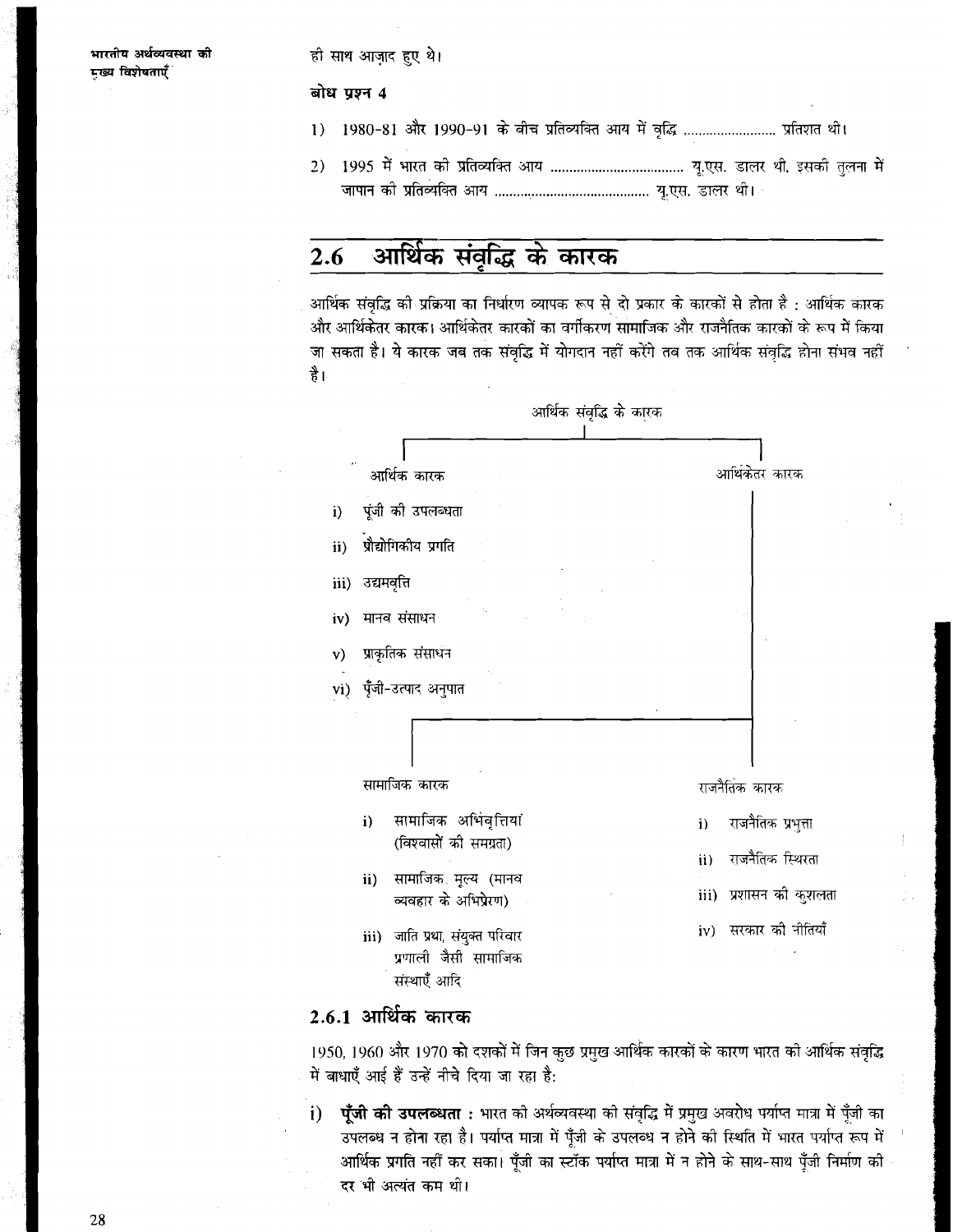iii) **पौद्योगिकीय प्रगति** : इस कारक का अर्थ है नवीन प्रक्रियाओं के फलस्वरूप उत्पादन की विधियों में परिवर्तन। इसके फलस्वरूप श्रम और पूँजी की उत्पादिता बढ़ती है। प्रौद्योगिकीय रूप में भारत की अर्थव्यवस्था पिछड़ी रही है जिसके कारण उत्पादिता सीमित रही है। 1991 में भारत द्वारा अपनाई गई विश्व-व्यापीकरण और उदारीकरण की नीति के फलस्वरूप आशा की जाती है कि विदेशी पंजी का आगमन होगा एवं प्रौद्योगिकी में सुधार होगा जिसके फलस्वरूप और अधिक पूंजी उपलब्ध हो सकेगी।

- $iv)$  उद्यमवृत्ति : आर्थिक संवृद्धि के लिए गत्यात्मक उद्यमवृत्ति अनिवार्य कारक मानी जाती है, परंतु ऐसी उद्यमवृत्ति भारत में कम है। इसके मुख्य कारण निम्नलिखित हैं : (क) बाज़ार की अपूर्णता, (ख) संपत्ति अधिकारों की रक्षा का अभाव, (ग) वित्तीय संस्थाओं का अभाव, और (घ) प्रतिकल सामाजिक एवं सांस्कृतिक वातावरण।
- v) मानव संसाधन : भारत में मानव संसाधन अल्प विकसित है। अर्थव्यवस्था के सर्वांगीण विकास के लिए जिस कौशल और ज्ञान की आवश्यकता होती है उसका इस देश के लोगों में अभाव है। वे लोग देश को भौतिक पँजी का उपयोग नहीं कर पा रहे हैं। इसके फलस्वरूप उत्पादन को मात्रा एवं गणवत्ता में सधार नहीं हो पा रहा है।
- प्राकृतिक संसाधन : आर्थिक संवृद्धि की प्रक्रिया में प्राकृतिक संसाधनों की उपलब्धता का बहुत बड़ा  $V)$ योगदान होता है। किसी देश की आर्थिक संवृद्धि भूमि की उपलब्धता, मिट्टी की किस्म, वनों और खनिज संसाधनों पर निर्भर करती है। भारत में प्राकृतिक संसाधनों का बाहुल्य है। परंतु खेद की बात यह है कि इनका उचित उपयोग नहीं हो पा रहा है। आर्थिक और प्रौद्योगिकीय पिछड़ेपन के कारण अधिकतर प्राकतिक संसाधनों का उपयोग नहीं हो पा रहा है।

# 2.6.2 आर्थिकेतर कारक

आर्थिक कारकों के साथ-साथ आर्थिकेतर कारक भी आर्थिक संवृद्धि को प्रभावित करते हैं नीचे प्रमुख आर्थिकेतर कारकों के संबंध में विवेचन किया गया है:

- सामाजिक कारक : सामाजिक अभिवृत्तियों, मूल्यों और संस्थाओं जैसे सामाजिक कारक आर्थिक  $\ddot{\mathbf{i}}$ समृद्धि को प्रभावित करते हैं। भारत के लिए ये कारक अनुकूल नहीं हैं। धार्मिक विश्वासों के चलते लोग कठिन परिश्रम नहीं कर पाते। लोग अपने परंपरागत रीति-रिवाजों को अधिक महत्व देते हैं। इसके अतिरिक्त जाति-प्रथा जैसी सामाजिक संस्थाओं ने व्यावसायिक गतिशीलता पर प्रतिबंध लगा दिया है। इसी प्रकार संयुक्त परिवार प्रणाली लोगों को स्वतंत्र आर्थिक निर्णय लेने से रोकती है। इन कारकों ने संवद्धि की प्रक्रिया पर प्रतिकल प्रभाव डाला है।
- ii) राजनैतिक कारक : आर्थिक समृद्धि की प्रक्रिया में राजनैतिक कारकों की भी बहुत बड़ी भूमिका होती है। ब्रिटेन, जर्मनी, यृ.एस.ए., जापान और फ्रांस में तेजी से आर्थिक संवृद्धि होने का मुख्य कारण यह है कि 19वीं सदी से ही इन देशों में राजनैतिक स्थिरता रही है तथा यहां का प्रशासन सशक्त रहा है।

## 2.6.3 हाल में नीति-परिवर्तन

भारत में प्रशासन और राजनैतिक ढांचे के कमजोर होने के कारण आर्थिक संवृद्धि के मार्ग में अनेक रुकावटें आई हैं। इसके अतिरिक्त सरकार की पहले की आर्थिक नीतियाँ आर्थिक विकास के लिए पर्याप्त नहीं थीं। 1950 के दशक, 1960 के दशक एवं 1970 के दशक में भारत में जो आर्थिक नीतियाँ अपनाई गईं वे मुख्यत: अंत:मुखी, सरंक्षणात्मक एवं केंद्र द्वारा निर्देशित थी। इन नीतियों से भारत को योजनाबद्ध विकास में सीमित मात्रा में ही सहायता मिली। विकास की क्षमता का पूरा-पूरा उपयोग नहीं किया जा सका। नीति में परिवर्तन करना अत्यंत आवश्यक था। इसीलिए 1980 के दशक के शुरू के वर्षों में भारत में अर्थव्यवस्था के विनियमन का कार्य प्रारंभ हुआ। 1991 में इस नीति परिवर्तन की गति को और तेज़ किया गया, जब नई उद्योग नीति अपनाई गई। आशा की जाती है कि शारत की इस नई आर्थिक नीति के फलस्वरूप देश के औद्योगीकरण और आर्थिक संवृद्धि को बहुत अधिक बल मिलेगा। 1995-96 में सकल देशीय उत्पाद (GDP) में 7 प्रतिशत से अधिक वृद्धि हुई। बचत और पूँजी-निर्माण की दरों में भी वृद्धि हुई है। पूँजी का अंत: प्रवाह भी बहुत अधिक बढ़ा है।

भारतीय अर्थव्यवस्था में संवृद्धि और संरचनात्मक परिवर्तन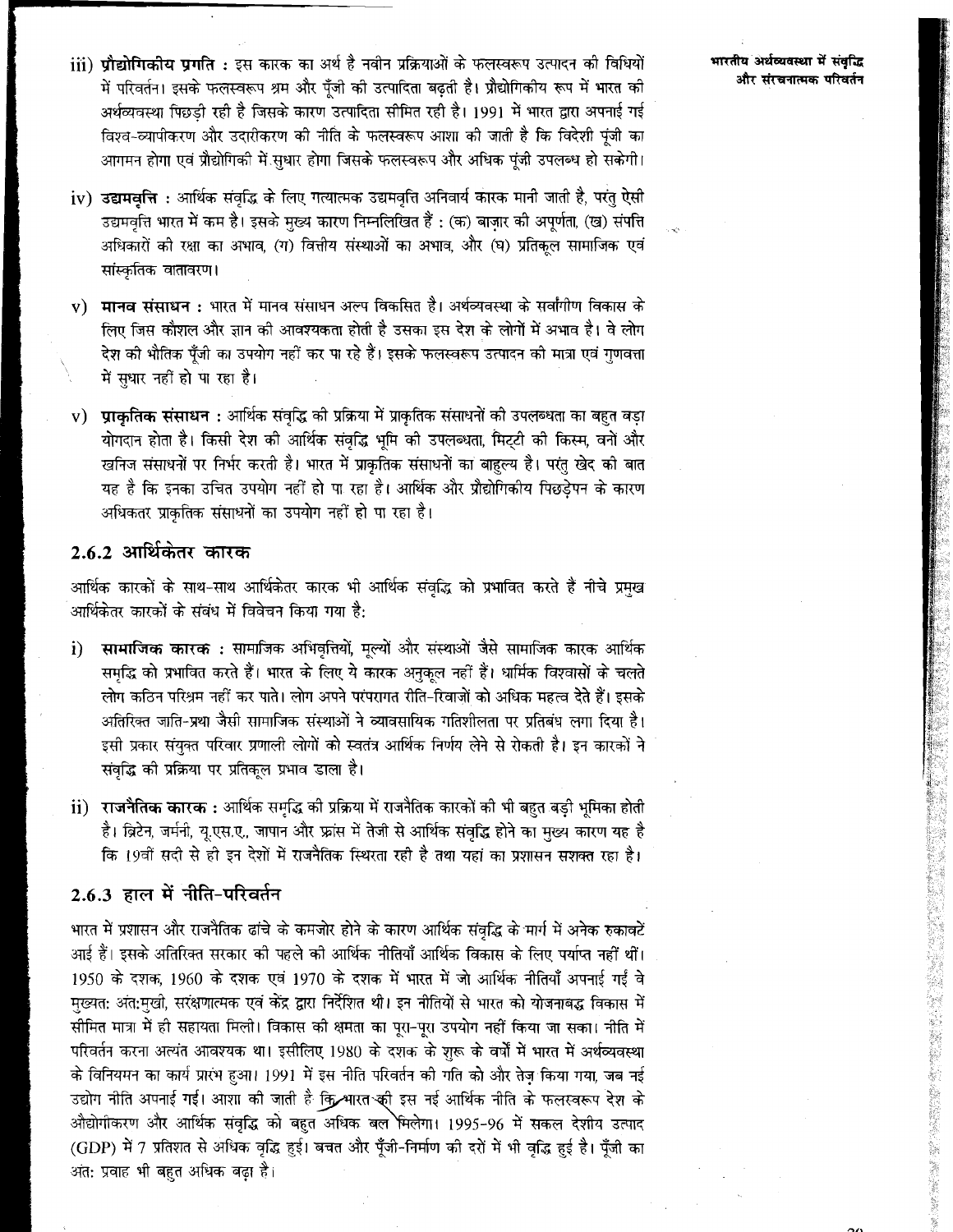#### बोध प्रश्न 5

1) आर्थिक संवृद्धि के आर्थिक कारकों का विवेचन कीजिए।

- 
- 2) 1991 में शुरू की गई विश्व-व्यापीकरण की नीति से भारत में पूंजी-निर्माण की दर को बढ़ाने में किस प्रकार से सहायता मिलेगी?

भारत में आर्थिक संवद्धि को बढाने के लिए हाल में जो नीति परिवर्तन किए गए हैं, उन पर संक्षिप्त 3) टिप्पणी लिखिए।

संरचनात्मक परिवर्तन  $2.7$ 

# 2.7.1 संरचनात्मक परिवर्तन का अर्थ

संरचनात्मक परिवर्तन से अभिप्राय होता है अर्थव्यवस्था के विभिन्न क्षेत्रकों के सापेक्ष महत्व में परिवर्तन। संरचनात्मक परिवर्तन तब होता है, जब देश के राष्ट्रीय उत्पाद में प्राथमिक, द्वितीयक और ततीयक जैसे विभिन्न क्षेत्रकों के अंशदान में परिवर्तन होता है। इस प्रकार संरचनात्मक परिवर्तन से अभिप्राय होता है उत्पादन की सरंचना में परिवर्तन।

राष्टीय उत्पाद के प्राक्कलन के लिए सी.एस.ओ. ने भारतीय अर्थव्यवस्था को निम्नलिखित प्रमुख क्षेत्रकों में बाँटा है :

प्राथमिक क्षेत्रक में कृषि, वानिकी, मछली पकड़ना, खनन, उत्खनन आदि जैसे आर्थिक कार्य-कलाप आते हैं।

द्वितीयक क्षेत्रक में विनिर्माण, निमार्ण, बिजली, गैस, जलपूर्ति आदि जैसे कार्य-कलाप आते हैं।

ततीयक क्षेत्रक में जो कार्य-कलाप आते हैं वे हैं : (i) व्यापार, परिवहन और संचार (ii) बैंकिंग, बीमा, स्थावर संपत्ति और व्यवसाय, (iii) लोक प्रशासन और अन्य सेवाएँ, और (iv) विदेश व्यापार।

विकास का काम जैसे-जैसे आगे बढ़ता है, वैसे-वैसे देश के राष्ट्रीय उत्पाद में इन क्षेत्रकों के प्रतिशत अंशदान .<br>में परिवर्तन होता जाता है। इस प्रकार आर्थिक संवृद्धि की दर में जैसे-जैसे वृद्धि होती जाती है, वैसे-वैसे कृषि और प्राथमिक क्षेत्रक का अंशदान घटता जाता है। अल्पविकसित देशों में कृषि और प्राथमिक क्षेत्रक का महत्व अपेक्षाकृत अधिक होता है। आगे दी गई तालिका-4 में पिछले पांच दशकों में भारत के राष्ट्रीय उत्पाद में विभिन्न क्षेत्रकों के प्रतिशत अंशदान को दिखाया गया है।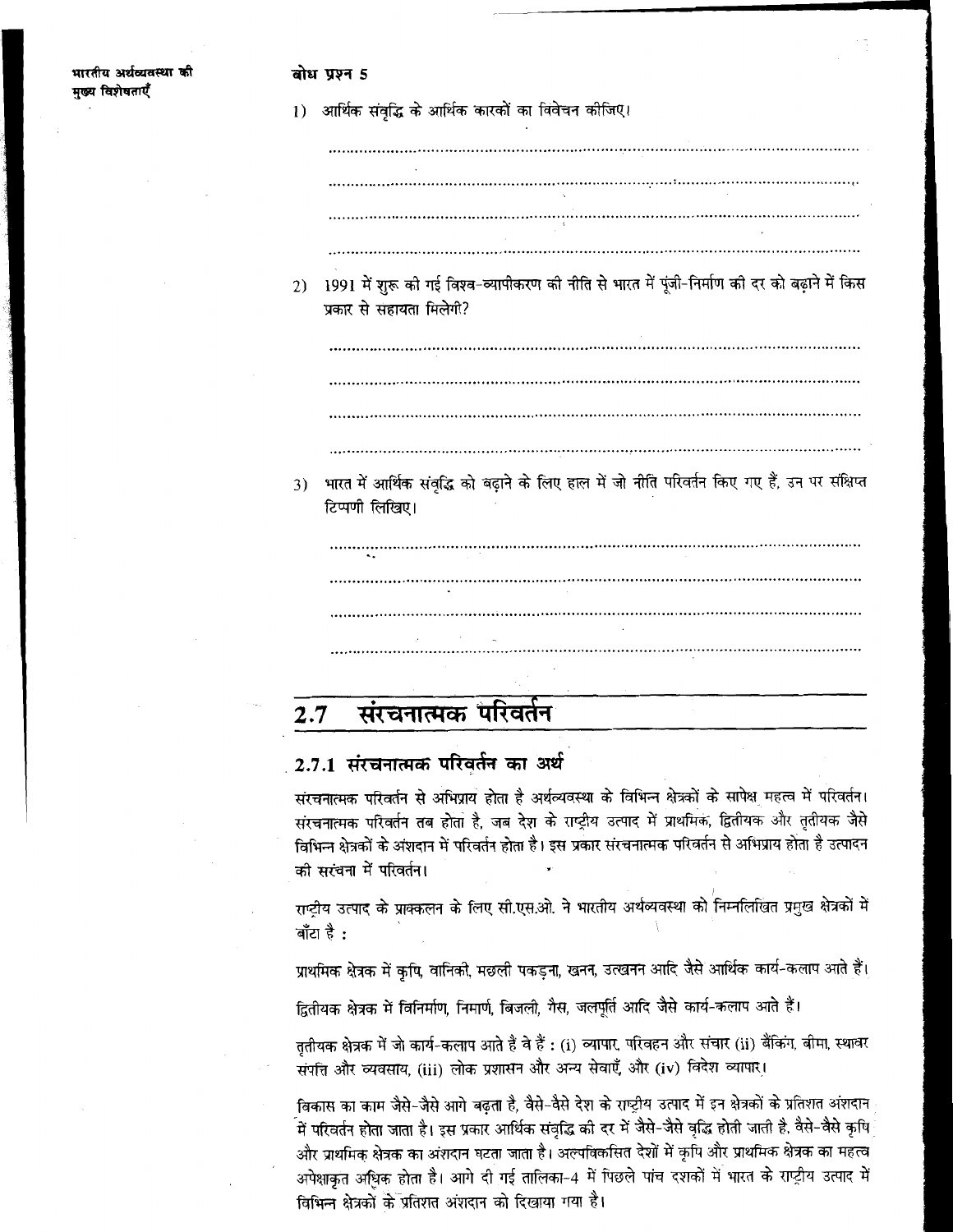$m \rightarrow N$ 

## तालिका−4 सकल घरेलू उत्पाद (जी डी पी) में विभिन्न क्षेत्रकों के अंश

(1980-81 की कीमतों पर)

|                                 |         |         |         |         | , די ויוצויוגי |
|---------------------------------|---------|---------|---------|---------|----------------|
| क्षेत्रक                        | 1950-51 | 1970-71 | 1980-81 | 1990-91 | 1999-00*       |
| 1. प्राथमिक क्षेत्रक            | 55.3    | 44.5    | 38.1    | 31.6    | 27.5           |
| 2. द्वितीयक क्षेत्रक            | 16,1    | 23.6    | 25.9    | 28.7    | 24.7           |
| <sup> </sup> 3. तृतीयक क्षेत्रक | 28.5    | 31.9    | 36:0    | 39.6    | 47.8           |
| I. वस्तु क्षेत्रक (1+2) 71.4    |         | 68.1    | 64.0    | 60.4    | 52.2           |
| <sup>∣</sup> II. सेवा क्षेत्रक  | 28.5    | 31.9    | 36.0    | 39.6    | 47.8           |

**स्रोत** : नेशनल एकाउंटस स्टैटिस्टिक्स

\* नोट : 1993-94 को कोमतों पर

प्राथमिक क्षेत्रक (कृषि, वानिकी, मछली पकड़ना और खनन) : 1950-51 में राष्ट्रीय उत्पाद में इन कार्यकलापों का सबसे बड़ा अंश था। परंतु समय गुजरने के साथ.साथ इनका प्रतिशत कम हो गया है। 1999-00 तक इनका अंश घटकर 27 प्रतिशत हो गया। प्राथमिक क्षेत्रक में सबसे बड़ा अंश कृषि का होता है। कृषि के सापेक्ष महत्त्व का घट जाना आर्थिक संवृद्धि का द्योतक होता है। हम यह भी देखते हैं कि संवृद्धि दर में वृद्धि के फलस्वरूप पिछले 15 वर्षों में कृषि के अंश में बहुत अधिक गिरावट आई है।

द्वितीयक क्षेत्रक (विनिर्माण, निर्माण, बिजली) : भारत के कुल राष्ट्रीय उत्पाद में द्वितीयक क्षेत्रक का अंशदान लगभग 30 प्रतिशत है। 1950-51 में यह अंश 16 प्रतिशत था। समय गुजरने के साथ-साथ 1999-00 तक यह अंश बढ़कर लगभग 25 प्रतिशत से अधिक हो गया। इन कार्य-कलापों में विनिर्माण का स्थान प्रमुख है।

तृतीयक क्षेत्रक : 1950-51 में इस क्षेत्रक का अंश लगभग 28 प्रतिशत था। समय गुजरने के साथ-साथ 1999-00 तक बढ़कर यह 48 प्रतिशत हो गया।

### 2.7.2 वस्तु बनाम सेवा क्षेत्रक

राष्ट्रीय उत्पाद के संघटन के संबंध में विचार करने की दूसरी विधि है - वस्तु बनाम सेवा क्षेत्रक। प्राथमिक क्षेत्रक और द्वितीयक क्षेत्रकों को मिलाकर उत्पादन वस्तु क्षेत्रक बनता है जबकि तृतीयक क्षेत्रक को सेवा क्षेत्रक भी कहा जाता है।

विकास की प्रक्रिया में प्राथमिक क्षेत्रक में जैसे-जैसे कृषि का अंश घटता जाता है, वैसे-वैसे स्वयं वस्तु क्षेत्रक का अंश भी कम होता जाता है और इसके फलस्वरूप सेवा क्षेत्रक का अंश बढ़ता जाता है। 1950-51 में भारत में वस्तु क्षेत्रक का अंश 70 प्रतिशत से अधिक था। 1995-96 तक यह अंश घटकर 52 प्रतिशत हो गया (तालिका-4 देखिए)। इसके फलस्वरूप सेवा क्षेत्रक का अंश 1950-51 के 28 प्रतिशत से बढ कर 1999-00 तक 48 प्रतिशत हो गया।

# 2.7.3 प्रमुख क्षेत्रकों में संरचनात्मक परिवर्तन

जैसा कि ऊपर विवेचन किया गया है अर्थव्यवस्था के विभिन्न क्षेत्रकों के वीच परस्पर संरचनात्मक परिवर्तन हुए हैं, परंतु इसके अतिरिक्त इन क्षेत्रकों के अंदर भी प्रमुख संरचनात्मक परिवर्तन हुए हैं। उनके संबंध में नीचे विवेचन किया जा रहा है।

कृषि क्षेत्रक में परिवर्तन : आज़ादी के समय से भारत की कृषि में बहुत अधिक परिवर्तन हुए हैं। निर्वाह कृषि (subsistence farming) का स्थान वाणिज्यिक कृषि ने ले लिया। किसान लोग पहले अपने उपभोग के लिए ही खेती करते थे परंतु अव वे बाज़ार के लिए उत्पादन करते हैं। खाद्य फसलों की तुलना में कपास, जूट आदि जैसी नकदी फसलों का महत्व बढ़ गया है। खेती की पुरानी और परम्परागत विधियों का स्थान अब नई और आधुनिक विधियों ने ले लिया है और इस प्रकार हरित क्रांति को लाना संभव हो सका है।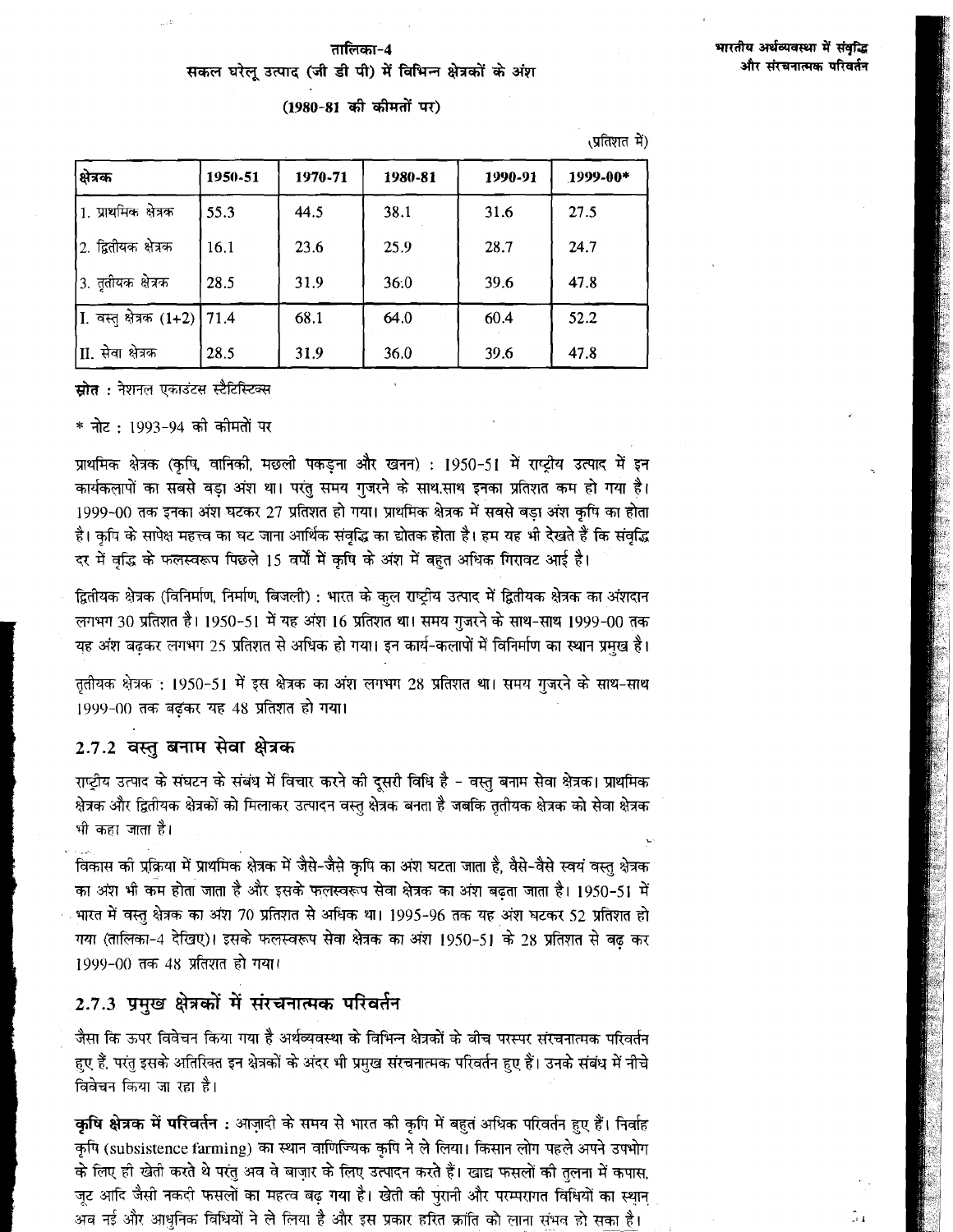भारतीय अर्थव्यवस्था की मरस्य चित्रोषतार्ग

उद्योग क्षेत्रक में परिवर्तन : योजना की अवधि में उद्योग क्षेत्रक में भी अनेक महत्त्वपर्ण परिवर्तन हुए हैं। आजादी के बाद से इस्पात. मशीनरी. रसायन. उर्वरक. पेटोलियम आदि अनेक महत्त्वपर्ण बनियादी उद्योगों की स्थापना हुई। इसके अतिरिक्त रेफ्रिजरेटर, टी.वी. सेट, स्कूटर, एयर कॉडशनर, मोटर गाडी आदि जैसी टिकाऊ उपभोक्ता वस्तुओं का उत्पादन देश के अंदर ही होने लगा है। लघ उद्योगों का भी आधनिकीकरण किया जा रहा है।

सेवा क्षेत्रक में परिवर्तन : भारत में सेवा क्षेत्रक में भी महत्त्वपर्ण परिवर्तन हुए हैं। उदाहरणार्थ परिवहन् बैंकिंग, विद्युत, संचार, सिंचाई आदि में बड़े पैमाने पर विस्तार हुआ है। वह-उद्देशीय नदी घाटी योजनाओं का जाल देश भर में फैला हुआ है। बैंकिंग का भी ग्रामीकरण किया गया है। रेलवे, एयरवेज, रोड, शिपिंग आदि जैसे परिवहन के साधनों में बहुत अधिक विकास हुआ है। इनका आधुनिकीकरण भी हुआ है। विदेश व्यापार के संघटन में मूल रूप में परिवर्तन हुए हैं। अब भारत से विनिर्मित वस्तुओं का निर्यात बहुत बड़ी मात्रा में होता है। आयात तो अब मुख्यत: पँजीगत पदार्थों और कच्चे माल का ही होता है।

# 2.7.4 सकल घरेल उत्पाद (जी.डी.पी.) के अन्य संघटक

राष्टीय आय के क्षेत्रक वितरण में जो संरचनात्मक परिवर्तन हुए हैं. वे आर्थिक संवद्धि की उस प्रक्रिया के परिणाम हैं जिसकी शरुआत भारत की पंचवर्षीय योजनाओं की अवधि में की गई। भारतीय अर्थव्यवस्था में संवृद्धि के साथ-साथ अन्य क्षेत्रकों के अंशदान में भी परिवर्तन हुए हैं। उदाहरणार्थ, संगठित क्षेत्रक (अर्थात् वे सभी उद्यम जो पंजीकृत हैं या वार्षिक लेखा रखते हैं) का सापेक्ष अंशदान 1950-51 से 1995-96 के दौरान 25.6 प्रतिशत से बढकर 36.1 प्रतिशत हो गया। उसी प्रकार, राष्ट्रीय आय में सार्वजनिक क्षेत्र और निजी क्षेत्र के अंशदान में भी परिवर्तन हुए हैं। उदाहरणार्थ, 1960-61 में जी डी पी में सार्वजनिक क्षेत्र का योगदान 10.7 प्रतिशत था जो 1999-00 तक बढकर 25.0 प्रतिशत हो गया। इसी अवधि में निजी क्षेत्र का योगदान 89.3 प्रतिशत से घटकर 74.0 प्रतिशत हो गया (1991-92 के आँकड़ों के अनुसार)।

# 2.7.5 क्षेत्रकों में रोजगार

अर्थव्यवस्था में जब विकास होता है। तब अनेक प्रकार के रोजगार के अवसर मिलते हैं। लोग गाँवों को छोड़कर शहरों में इस आशा से आने लगते हैं कि अर्थव्यवस्था के द्वितीयक और ततीयक क्षेत्रकों में उन्हें रोजगार मिलेगा। नीचे के विवरण में दिखाया गया है कि भारत की अर्थव्यवस्था की व्यावसायिक संरचना में क्या परिवर्तन हुए हैं।

#### तालिका -  $5$

कार्यशील जनसंख्या का व्यावसायिक वितरण

(प्रतिशत में)

| क्षेत्रक | 1951  | 1961 | 1971 | 1981 | 1991 |
|----------|-------|------|------|------|------|
| प्राथमिक | 72.1  | 72.3 | 72.0 | 69.0 | 65.5 |
| द्वितीयक | 10.6  | 11.7 | 11.2 | 12.0 | 14.5 |
| तृतीयक   | 17.3. | 16.6 | 16.8 | 19.0 | 20.0 |

स्रोत : 'सेंसज आफ इंडिया' (भारतीय आंकडे), भारत सरकार, 1994-95

ऊपर के विवरण से स्पष्ट है कि 1951-71 की अवधि में भारत की अर्थव्यवस्था में कोई वहत बड़ा संरचनात्मक परिवर्तन नहीं हुआ। जनसंख्या का व्यावसायिक वितरण लगभग ज्यों का त्यों बना रहा। 1981 में जाकर कुछ वांछित परिवर्तन देखने में आए। प्राथमिक क्षेत्रक में काम करने वाली जनसंख्या घटकर 69 प्रतिशत हो गई तथा द्वितीयक और तृतीयक क्षेत्रकों में काम करने वाली जनसंख्या बढ़कर क्रमश: 12 प्रतिशत और 19 प्रतिशत हो गई। 1991 की जनगणना के आंकड़ों के अनुसार इस प्रवृत्ति को और वल मिला। इस जनगणना के अनुसार कार्यशील जनसंख्या का 65.5 प्रतिशत प्राथमिक क्षेत्रक में, 14.5 प्रतिशत द्वितीयक क्षेत्रक में और शेष 20 प्रतिशत सेवा क्षेत्रक में कार्य कर रहा था। यह संरचनात्मक परिवर्तन आर्थिक प्रगति का द्योतक है।

32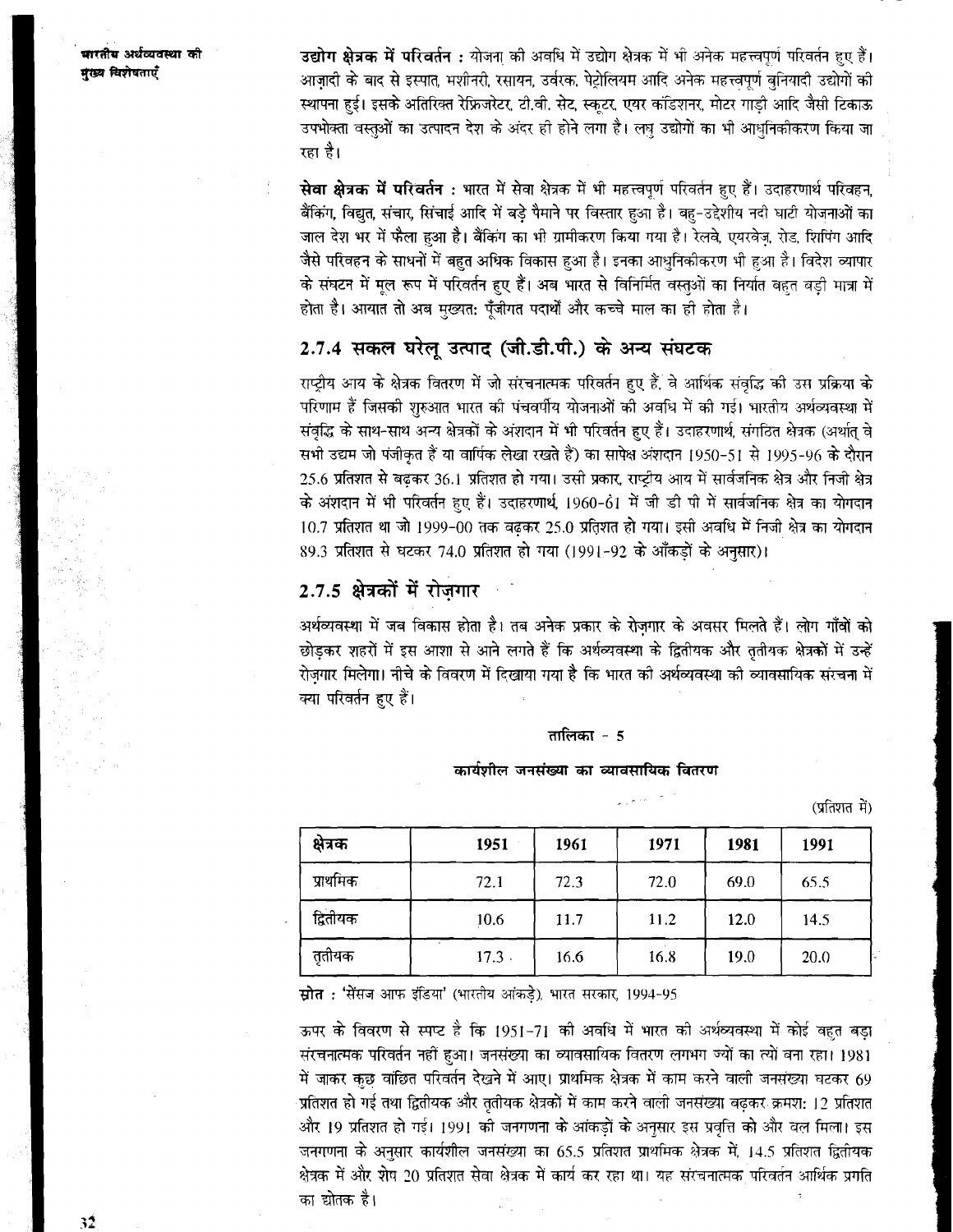# 2.7.6 अंतर्राष्ट्रीय तुलनाएँ

इस पाठ के प्रारंभ में ही हमने स्पाट किया है कि अर्थव्यवस्था जैसे-जैसे विकास के उच्चतर स्थिति की ओर जाती है, वैसे-वैसे कृषि क्षेत्रक का योगदान कम होता जाता है तथा सेवा क्षेत्रक का अंश बढता जाता है। अनेक देशों के जी डी पी के संघटन में तलना के द्वारा इसे और स्पष्ट रूप से दिखाया जा सकता है। इस संबंध .<br>में आंकड़े तालिका-6 में दिए गए हैं। तालिका में देशों को उनके विकास स्तर के लगभग आरोही क्रम से दिखाया गया है।

इसमें भारत का स्थान सबसे ऊपर है जहाँ जी डी पी का 30 प्रतिशत कृषि से आता है। इस तालिका में जैसे-जैसे हम नीचे जाते हैं विकास का स्तर जैसे-जैसे बढ़ता जाता है और कृषि का अंश घटता जाता है। फ्रांस, य.एस.ए., इंग्लैंड, जर्मनी आदि जैसे अत्यधिक विकसित देशों के जी डी पी में कपि का अंश 2 से 3 प्रतिशत ही है।

डसके विपरीत सेवाओं का अंश बढता जाता है। विकसित देशों में यह 60-70 प्रतिशत है। फ्रांस में यह सबसे अधिक अर्थात् 70 प्रतिशत है। समय बितने के साथ-साथ भारत में यद्यपि यह प्रतिशत बढ़ा है यानी 42 प्रतिशत है फिर भी यह तालिका में दिए गए देशों की तुलना में सबसे कम है।

अर्थव्यवस्था के विकास स्तर के बढने के साथ-साथ विनिर्माण के प्रतिशत में पहले वृद्धि होती है। लेकिन एक स्तर के बाद यह 30-35 प्रतिशत पर स्थिर हो जाती है। तालिका में हम देखते हैं कि जी डी पी में उद्योग का सबसे ऊँचा स्तर चीन में है। भारत में जी डी पी में उद्योग का स्तर 28 प्रतिशत है. जो बंग्लादेश कीनिया, पाकिस्तान और कुछ अन्य देशों से अधिक है।

|  | तालिका⊹6 |  |                                                |  |
|--|----------|--|------------------------------------------------|--|
|  |          |  | उत्पादन संरचना, 1994 की अंतर्राष्ट्रीय तुलनाएँ |  |

|                | सकल देशीय उत्पाद का वितरण (प्रतिशत) |                 |                                       |         |
|----------------|-------------------------------------|-----------------|---------------------------------------|---------|
|                | कृषि                                | उद्योग          | सेवाएँ                                | कुल     |
| भारत           | 30                                  | 28              | 42                                    | 100     |
| बांग्लादेश     | 30                                  | 18              | 52                                    | 100     |
| कोनिया         | 39                                  | 17              | 54                                    | 100     |
| पाकिस्तान      | 35                                  | 25              | 50                                    | 100     |
| श्रीलंका       | 24                                  | 25              | 51                                    | 100     |
| फिलिपिन्स      | 22                                  | 33              | 45                                    | 100     |
| चीन            | 21                                  | 47              | 32                                    | 100     |
| इजिप्ट         | 20                                  | 21              | 59                                    | 100     |
| इंडोनेशिया     | 17                                  | 41              | 42                                    | 100     |
| ब्राजिल        | 13                                  | 39              | 49                                    | 100     |
| थाईलैंड        | 10                                  | 39              | 50                                    | 100     |
| मेक्सिको       | $\bf 8$                             | 28              | 64                                    | 100     |
| रूस            | 7                                   | 38              | 55<br>$\frac{\epsilon^2}{\epsilon^2}$ | 100     |
| कोरिया गणतंत्र | 7<br>÷,                             | 43              | 50                                    | 100     |
| दक्षिण अफ्रीका | 5                                   | 31              | 65                                    | $100 -$ |
| इटली           | 3                                   | 31              | 66                                    | 100     |
| आस्ट्रेलिया    | 3                                   | 30 <sub>1</sub> | 67                                    | 100     |
| फ्रांस         | $\overline{2}$                      | 28              | 70                                    | 100     |
| जापान          | $\overline{2}$                      | 40              | 58                                    | 100     |
| स्वीडन         | $\overline{2}$                      | 30              | 68                                    | 100     |
| यू के          | $\overline{c}$                      | 32              | 66                                    | 100     |
| यू एस ए        | $\overline{2}$ .                    | 29              | 69                                    | 100     |
| जर्मनी         | $\overline{2}$                      | 38              | 61                                    | 100     |
| सिंगापुर       | 1                                   | 36              | 64                                    | 100     |
|                |                                     |                 |                                       |         |

स्रोत : वर्ल्ड डिवलपमेंट रिर्पोट, 1999.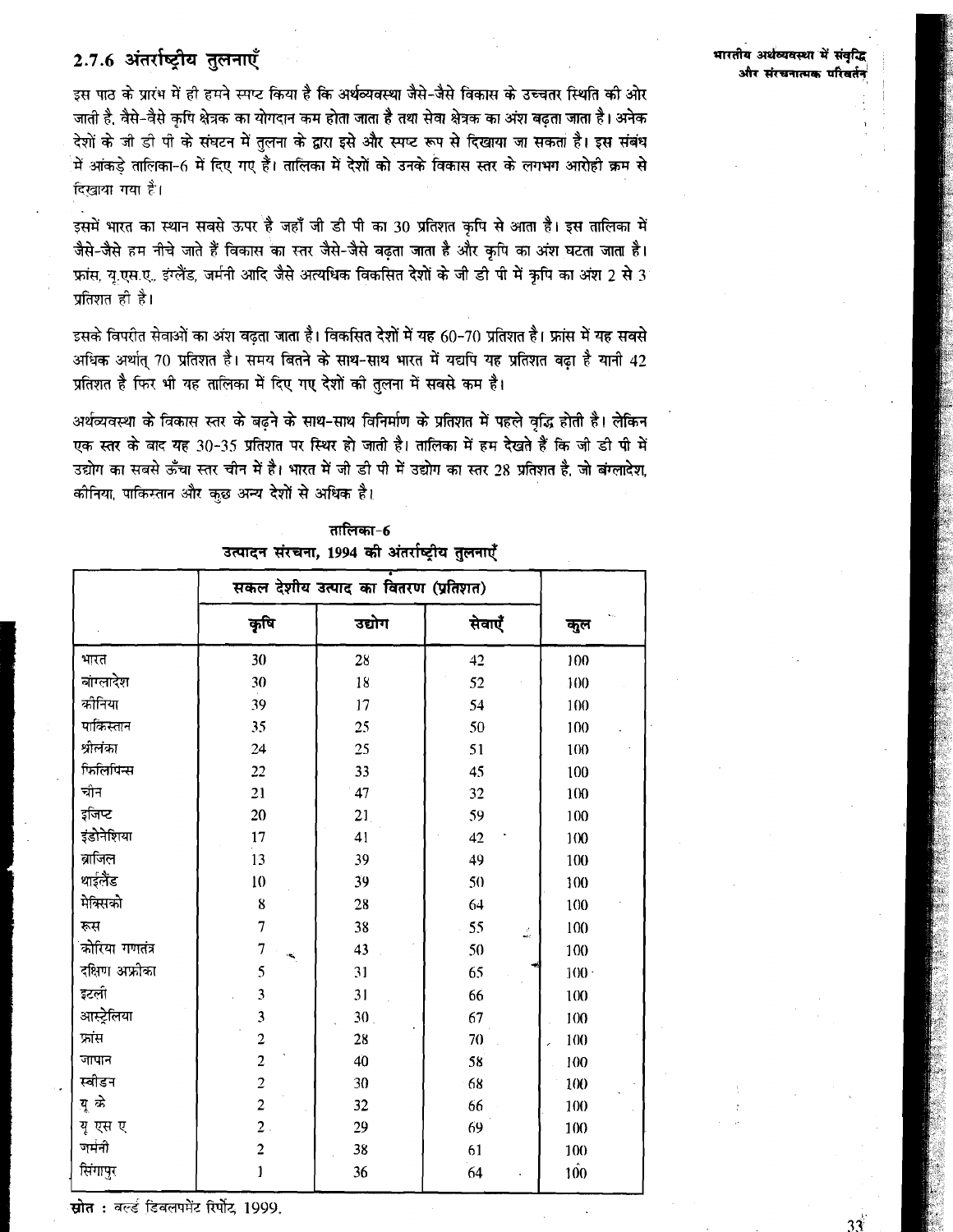भारतीय अर्थव्यवस्था की .<br>ब्य<sup>्</sup>विशेषताएँ

ं**नोट :** कृषि के अंतर्गत वानिकी, शिकार और मछली पकडना आता है। उद्योग के अंतर्गत खनन, विनिर्माण, निर्माण, विद्युत, जल और गैस आते हैं। बैंकिंग सेवा प्रभार, आयात शुल्क आदि सहित आर्थिक कार्य-कलापों .<br>को अन्य शाखाओं में वर्धित मूल्य को सेवा की श्रेणी में रखा जाता है।

संक्षेप में कहा जा सकता है कि योजना की अवधि में राष्ट्रीय उत्पाद में अर्थव्यवस्था के विभिन्न क्षेत्रकों के सापेक्ष अंश में बहुत परिवर्तन हुए हैं। ये परिवर्तन इस बात के द्योतक हैं कि भारत आर्थिक पिछड़ेपन को जंजीरों से मक्त हो रहा है। फिर भी अभी यह अल्पविकसित अर्थव्यवस्था है। ऐसा इसलिए है कि अमरीका, इंग्लैंड, जर्मनी आदि जैसे विकसित देशों की तुलना में भारत के राष्ट्रीय उत्पाद में कृषि का अंशदान बहुत अधिक है।

## बोध प्रश्न 6

किसी अर्थव्यवस्था में संरचनात्मक परिवर्तनों से आप क्या समझते हैं?  $1)$ 

(i) प्राथमिक क्षेत्रक, (ii) द्वितीयक क्षेत्रक, और (iii) तृतीयक क्षेत्रक शब्दों की परिभापा दीजिए।  $2)$ 3) वस्तु क्षेत्रक और सेवा क्षेत्रक में अंतर बताइए। 4) भारत में, 1991 में भी, कुल श्रमशक्ति का ........................... प्रतिशत प्राथमिक क्षेत्रक में काम करता था। 5) 1994 में कुल जी डी पी का ..................... प्रतिशत कृषि क्षेत्रक से था, जिसकी तुलना में यू.एस.ए. में ....................... प्रतिशत तथा चीन में ....................... प्रतिशत था।

#### सारांश 2.8

इस इकाई में हमने भारत में पिछले 50 वर्षों से आए आर्थिक संवृद्धि और संरचनात्मक परिवर्तनों के बारे में पढ़ा है। स्वतंत्रता के समय भारत में एक पिछड़ा हुआ कृषि क्षेत्रक और अल्पविकसित औद्योगिक क्षेत्रक था। जन्म और मृत्यु दर काफी ऊँचे थे और औद्योगिक क्रियाओं का स्तर काफी निम्न था। गरीबी से छुटकारा पाने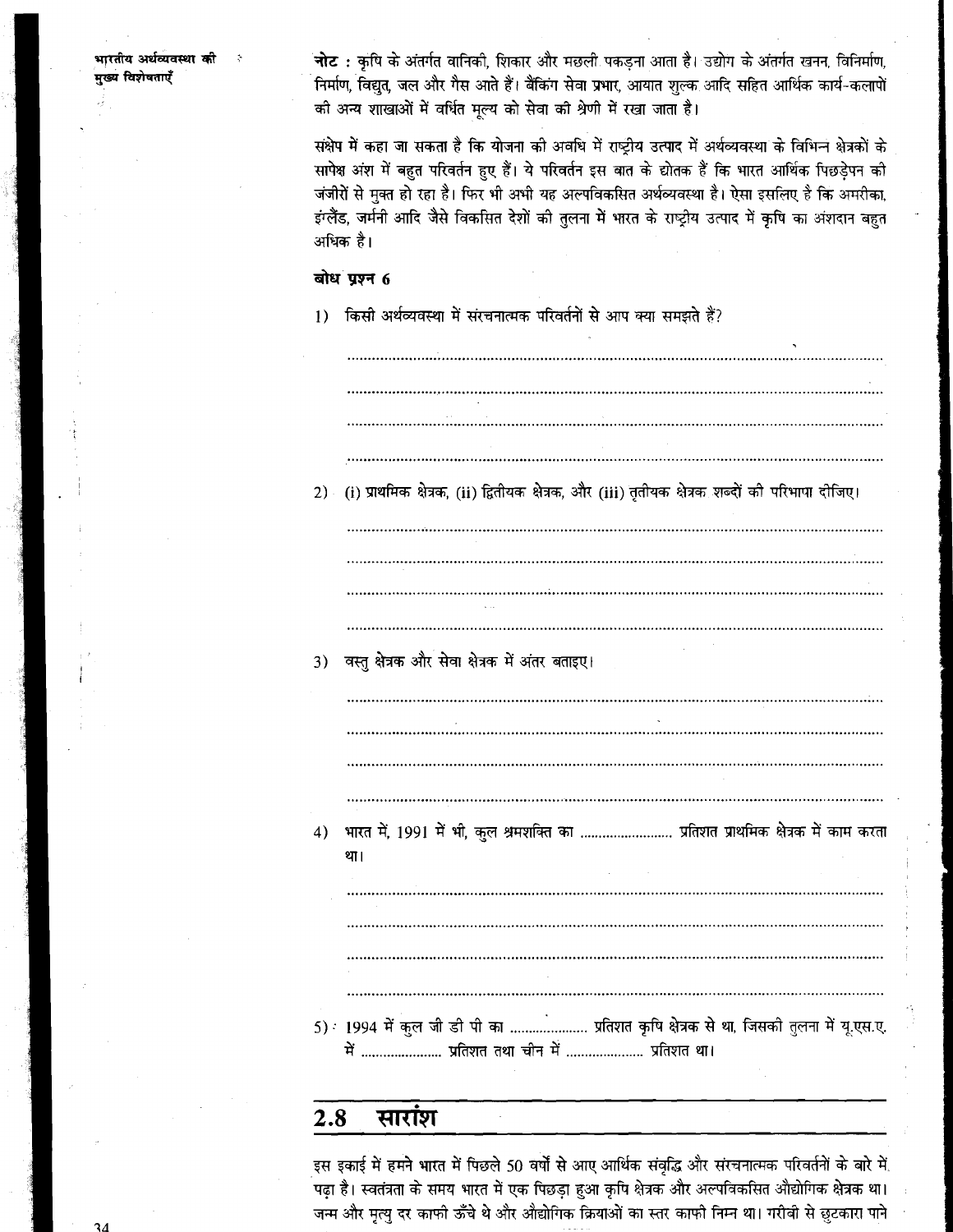के लिए कृषि और उद्योगों का विकास करना प्राथमिकता थी जिससे प्रति व्यक्ति आय में वृद्धि हो। कृषि व .<br>औद्योगिक विकास के लिए जरूरी था कि यातायात, बैंकिंग और व्यापार जैसी आधारिक संरचना (Infrastructure) का विकास किया जाए।

संवृद्धि दर चाहे वो राष्ट्रीय उत्पाद और प्रति व्यक्ति आय में हो, एक मात्रात्मक शब्द (Quantitative term) .<br>है। आर्थिक विकास एक प्रक्रिया है जिसके द्वारा एक अर्थव्यवस्था निम्न स्तर की आर्थिक गतिविधि (Activity) से ऊपर उठती है। विकास संवद्धि से ज्यादा term है।

दसरे शब्दों में संवृद्धि को विकास का एक उपभाग (subset) कहा जाता है। आर्थिक विकास को प्रक्रिया दो ्<br>तरह के कारकों से निर्धारित की जाती है। आर्थिक कारक व आर्थिकेतर कारक। आर्थिकेतर कारकों को आगे .<br>सामाजिक व राजनैतिक कारकों में विभाजित किया जा सकता है। आर्थिक विकास इन कारकों के विकास के बिना संभव नहीं है। 50, 60 व 70 के दशकों में भारत की आर्थिक नीतियाँ अंतर्मुखी (inward looking) थी। 80 के दशक में भारत में अर्थव्यवस्था को नियंत्रण मुक्त (deregulate) करना शुरू किया। 1991 में नई औद्योगिक नीति को अपनाने के साथ ही इन नीतियों तथा परिवर्तनों में तेजी आई है। संरचनात्मक परिवर्तन, उत्पादन के ढांचे में परिवर्तन के बारे में संकेत करते हैं।

| शब्दावली<br>2.9                           |                                                                                                                                                                                                                         |
|-------------------------------------------|-------------------------------------------------------------------------------------------------------------------------------------------------------------------------------------------------------------------------|
| आर्थिक संवृद्धि (Economic Growth)         | वह प्रक्रिया जिसके द्वारा दीर्घकाल में वास्तविक<br>$\ddot{\cdot}$<br>राष्ट्रीय आय और प्रतिव्यक्ति आय में वृद्धि<br>होती रहती है।                                                                                        |
| राष्ट्रीय आय (National Income)            | ्वर्तमान बाज़ार कीमतों पर किसी अर्थव्यवस्था<br>÷<br>में उत्पादित वस्तुओं और सेवाओं का कुल<br>अंतिम उत्पाद।                                                                                                              |
| प्रतिव्यक्ति आय (Per Capita Income)       | किसी देश के लोगों की औसत वार्पिक आय।<br>$\ddot{\cdot}$                                                                                                                                                                  |
| संरचनात्मक परिवर्तन (Structural Change)   | किसी अर्थव्यवस्था के विभिन्न क्षेत्रकों के सापेक्ष<br>महत्व में परिवर्तन होना।                                                                                                                                          |
| प्राथमिक क्षेत्रक (Primary Sector)        | कृषि, वानिकी, मछली पकड़ना आदि से<br>÷<br>संबंधित आर्थिक कार्य-कलाप इसके अंतर्गत<br>आते हैं।                                                                                                                             |
| द्वितीयक क्षेत्रक (Secondary Sector)      | इसके अंतर्गत विनिर्माण, निर्माण, विद्युत, गैस<br>और जलपूर्ति से संबंधित कार्य आते हैं। इस<br>क्षेत्रक में विनिर्मित वस्तुओं का उत्पादन होता<br>है।                                                                      |
| तृतीयक क्षेत्रक (Tertiary Sector)         | यह क्षेत्रक अर्थव्यवस्था के प्राथमिक और<br>$\ddot{\cdot}$<br>द्वितीयक क्षेत्रकों को उपयोगी सेवाएँ, प्रदान<br>करता है। इसके अंतर्गत परिवहन, संचार, बैंकिंग,<br>बीमा, भंडारण, व्यापार, लोक प्रशासन आदि<br>सेवाएँ आती हैं। |
| वस्तु क्षेत्रक (Commodity Sector)         | वह क्षेत्रक जिसमें भौतिक वस्तुओं का उत्पादन<br>$\ddot{\cdot}$<br>होता है। यह किसी अर्थव्यवस्था के कृपि और<br>उद्योग क्षेत्रकों का योग होता है।                                                                          |
| गैर-वस्तु क्षेत्रक (Non-Commodity Sector) | किसी अर्थव्यवस्था का तृतीयक क्षेत्रक जिसमें<br>$\ddot{\cdot}$<br>वस्तुओं के स्थान पर सेवाओं का उत्पादन होता<br>है।                                                                                                      |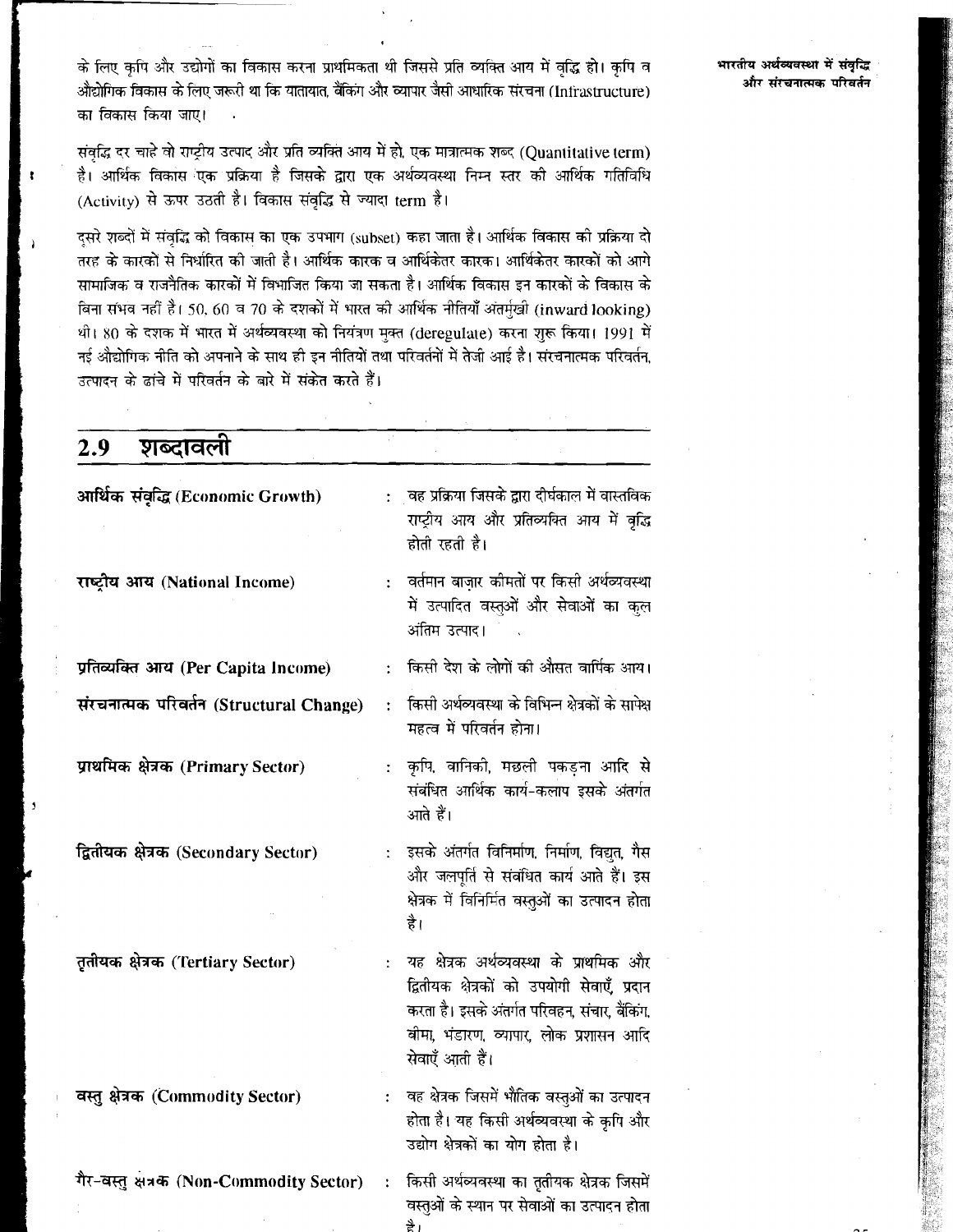संगठित क्षेत्रक (Organised Sector)

- इसके अंतर्गत वे सभी इकाइयां आ जाती है जो अपने आर्थिक कार्य-कलापों के नियमित लेखा रखती हैं।
- असंगठित क्षेत्रक (Unorganised Sector)

व्यावसायिक संरचना (Occupational Structure)

पूंजी (Capital)

- : इसके अंतर्गत वे सभी इकाइयां आ जाती हैं जो अपने आर्थिक कार्यकलापों का कोई लेखा नहीं रखतीं।
- कृषि, उद्योग और सेवा जैसे विभिन्न व्यवसायों  $\mathbf{r}$ में कार्यशील जनसंख्या का वितरण।
	- ेमानव-निर्मित उत्पादन के साधन। यह वस्तुओं और सेवाओं के उत्पादन में सहायक है तथा भविष्य में आय-सूजन को प्रोत्साहित करता है।

#### कुछ उपयोगी पुस्तकें 2.10

Government of India, Ministry of Finance, Economic Survey, 1996-97.

World Bank, 1997: World Development Report.

Central Statical Organisation (1999); National Accounts Statistics.

Kuznets, Simon (1959): Six Lectures on Economic Growth (Lecture 1), The Free Press of Glencoe.

Kindleberger, Charles, P. (1965); *Economic Development*, chapters 1 & 2; McGraw-Hill Book Company, New York.

Meier, Gerald, M. and Robert E. Baldwin, (1957): Economic Development, pp. 1-16, John Wiley & Sons, London.

#### बोध प्रश्नों के उत्तर अथवा दिशा संकेत 2.11

#### बोध प्रश्न 1

- 240 ह. उस समय की प्रचलित कीमतों पर  $\bf{1)}$
- चिकित्सीय सुविधाओं का अभाव, घोर गरीबी के कारण पोषाहार भोजन का निम्न स्तर।  $2)$
- शक्तियों का ऐसा नक्षत्रीय प्रवाह जिसके अंतर्गत वे एक-दुसरे के प्रति इस प्रकार क्रिया एवं प्रतिक्रिया 3) करती हैं जिससे एक निर्धन देश गरीबी की अवस्था में बना रहता है।
- 4) मजबत आधारभूत संरचना का आधार जैसे ऊर्जा, परिवहन और संचार, वित्त, बीमा सिंचाई की सुविधाएँ इत्यादि।

#### बोध प्रश्न 2

- 1) उप-भाग 2.2.1 एवं 2.2.2 देखें।
- आर्थिक वृद्धि का अभिप्राय वास्तविक सकल घरेलू उत्पाद में वृद्धि से है जबकि आर्थिक विकास.  $2)$ परिवर्तन के साथ वद्भि को बताता है। इस प्रकार आर्थिक विकास एक वृहद अवधारणा है क्योंकि इसमें अर्थव्यवस्था में हुए मात्रात्मक एवं गुणात्मक दोनों ही प्रकार के परिवर्तन शामिल होते हैं।